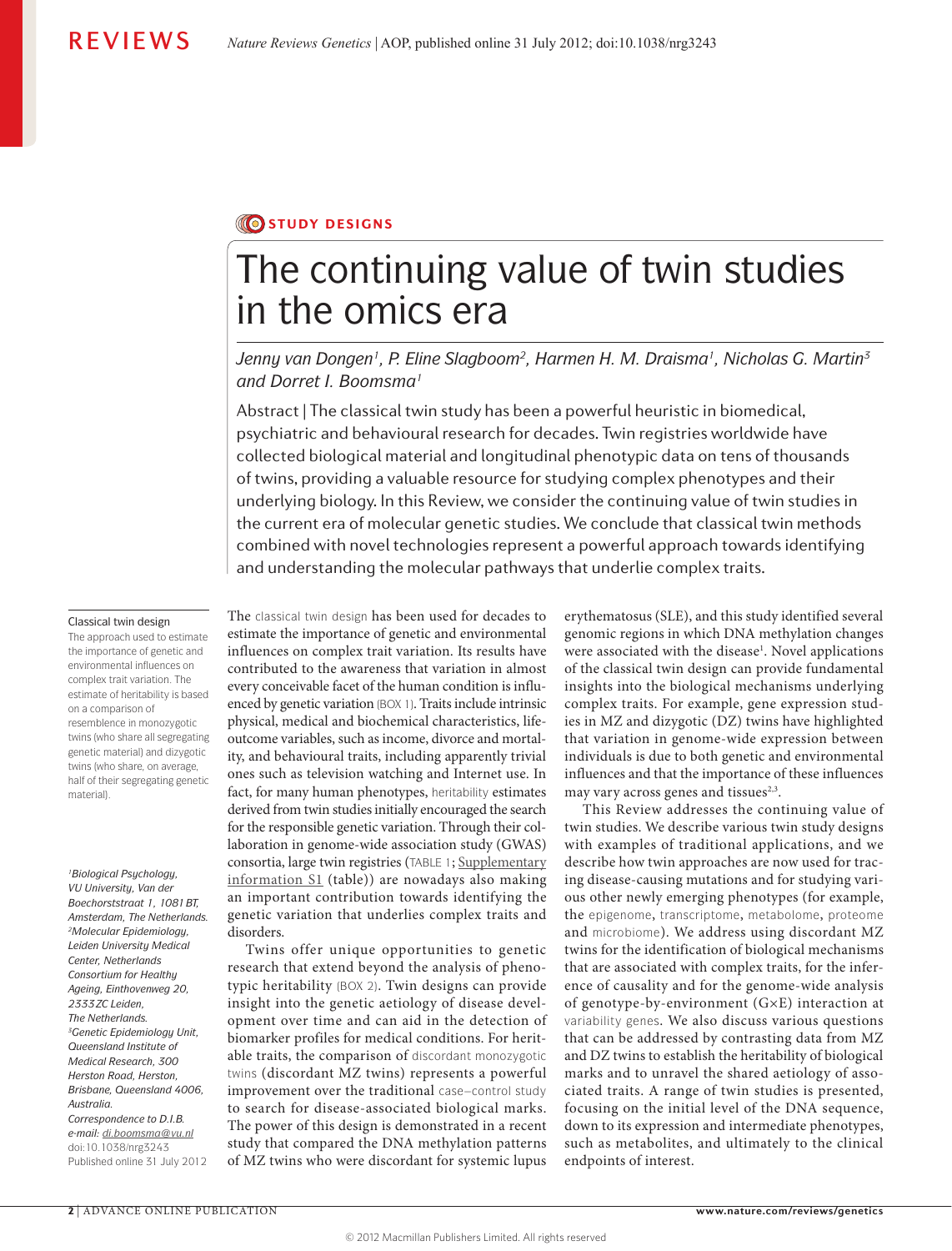# Box 1 | The history of the classical twin study

The scientific study of twins goes back to 1875, when Francis Galton<sup>104</sup> published his seminal paper 'The history of twins, as a criterion of the relative powers of nature and nurture'. However, Galton was unaware of the distinction between monozygotic (MZ) and dizygotic (DZ) twins. The first studies that investigated the different levels of similarity between MZ and DZ twins were published by Poll (1914)<sup>105</sup> and Siemens (1924)106, whose interest was pigmented nevi (common moles), a phenotype that is still being studied intensively today because of its importance as a risk factor for melanoma<sup>107</sup>. Not much later, the first twin registries were founded, and power calculations showing that very large sample sizes were needed to obtain reliable estimates of heritability stimulated the foundation of new large registries in the 1980s<sup>108,109</sup>. Consolidation of these registries, new methods for zygosity assessment and improved survey methods coincided with a growing awareness that genetic influences affected a wide range of traits of biomedical and social importance, and an increase in funding to mount large studies. Worldwide, many countries have now set up twin registries<sup>110–112</sup>, which have established collections of longitudinal data in twins across age categories from birth<sup>113</sup> to death<sup>34</sup>. Within the past 20 years, very large twin studies have been carried out through mailed, telephone and Internet surveys. Methods linking twin registry data to national databases containing information on cancer and mortality<sup>114</sup>, or outcomes of population screens<sup>115</sup>, have provided population-based estimates of heritability on samples as large as 44,000 twin pairs.

#### Heritability

The proportion of variation in a trait that is due to heritable differences between individuals in a population: that is, the proportion of variation due to additive genetic effects (that is, narrow-sense heritability) or the proportion of variation due to all genetic effects (that is, broad-sense heritability).

#### Discordant monozygotic twins

(Discordant MZ twins). Twins who derive from a single fertilized egg cell but who are dissimilar for a certain characteristic or disease. By contrast, concordant MZ twins are phenotypically similar.

#### Case–control study

The comparison of individuals with a trait or disease of interest (cases) to controls to identify genes or other aspects associated with the trait. Cases and controls can be unrelated or can be relatives (withinfamily case–control design).

# Epigenome

The entire collection of epigenetic marks, including DNA methylation and histone modifications, that regulate the expression of the genome. In contrast to the genome, the epigenome is specific to each cell.

*Quantitative analysis of genetic and environmental influences.* The classical twin design has traditionally been used to study the heritability of disease-related phenotypes and clinical endpoints (TABLE 2). This design has also been widely applied to estimating the extent to which different traits are influenced by the same or different genetic and environmental factors<sup>4</sup>. Multivariate twin models of, for example, symptoms of anxiety and depression provided evidence that comorbidity of these disorders is due to genetic influences that affect the vulnerability to both disorders but that different environments determine whether a vulnerable person develops major depression or generalized anxiety disorder<sup>5,6</sup>. Longitudinal data can be analysed in a similar way: genetic variation in intelligence quotient from ages 1 to 16 is largely attributable to the same genetic influences<sup>7</sup>, and the increase in heritability ${}^s$  is due to amplification of genetic effects with age. The classical twin design can be extended to model polygenic G×E interactions by testing whether the heritability of a trait varies across different levels of environmental exposures<sup>9</sup>. The heritability of body mass index (BMI) is moderated by physical activity: the higher the level of physical activity, the smaller the genetic influence on BMI<sup>10</sup>.

The continuing importance of twin study designs

Extending twin models with data from other relatives (such as their parents, siblings, spouses or offspring) enhances statistical power<sup>11</sup> and allows for testing of a much wider range of hypotheses about the causes of human variation, including the role of cultural transmission, social interactions among relatives $12$ , genetic non-additivity and various mechanisms of assortative mating13,14. The 'offspring-of-twins' design is a powerful tool for studying intergenerational associations between environmental variables and outcomes in children<sup>15</sup>. Also, comparing the phenotypic similarity of children of female MZ twins (who socially are cousins but genetically are half-siblings) to the similarity of children of male MZ twins gives insight into the differential importance of paternal and maternal effects; if paternal and maternal effects are equally important, children of male twins and female twins are expected to be equally similar. For birth weight, larger correlations have been observed in children of female twins compared with children of male twins, highlighting the importance of maternal effects for this trait<sup>16</sup>.

Classical twin methods continue to be a valuable addition to genetic association studies to establish, for example, the proportion of the heritability that can be explained by newly identified SNPs from GWASs<sup>17</sup>. The current discussion about 'missing heritability' largely stems from the (often great) disparity between estimates of total heritability from twin studies and the proportion of variance accounted for by SNPs from GWASs<sup>18-20</sup>, for which many explanations have been proposed $21$ , including implications that heritability estimates from twin studies may be too high. In our later section on testing classical assumptions, we discuss the relevance of recent molecular findings in twins in the light of the current discussion on 'missing heritability'.

*The value of discordant twins.* Data from MZ and DZ twins allow for the examination of causal relations in the comorbidity of traits. In this case, information from discordant twins is used in a design that is referred to as the co-twin control method. This method was first used to study the association between smoking and lung cancer<sup>22</sup> and has since been applied to investigate a wide variety of medical hypotheses: for example, to provide evidence against the efficacy of vitamin C in preventing the common cold<sup>23</sup>. The value of the co-twin control design for distinguishing between associations that reflect causality and associations owing to confounding effects of genes or environmental factors (that is, if two traits are affected by the same genetic or environmental influences rather than one trait causing the other) is further exemplified by several recent studies on complex traits, as described below.

Experimental studies in which depressive patients are exposed to various types of exercise regimes suggest that regular exercise causes a reduction in anxious and depressive symptoms. To examine whether this causal relationship is present at the population level, twins who are discordant for exercise behaviour were studied<sup>24</sup>. MZ twins who exercised more than their co-twin did not have fewer symptoms of anxiety and depression. The relationship between exercise behaviour and depression was explained by shared genetic influences rather than by a cause–effect relationship. In another twin study, a reciprocal causal relationship between depression and migraine was revealed<sup>25</sup>. In MZ pairs who were discordant for depression, only the depressed twin had an increased risk of migraine, and in MZ pairs who were discordant for migraine, only the twin with migraine had an increased risk of depression. Furthermore, a co-twin control study of anthropometric traits and cancer found a positive correlation between height and risk of breast and ovarian cancers and indicated correlations between BMI and several types of cancer in some population subgroups<sup>26</sup>.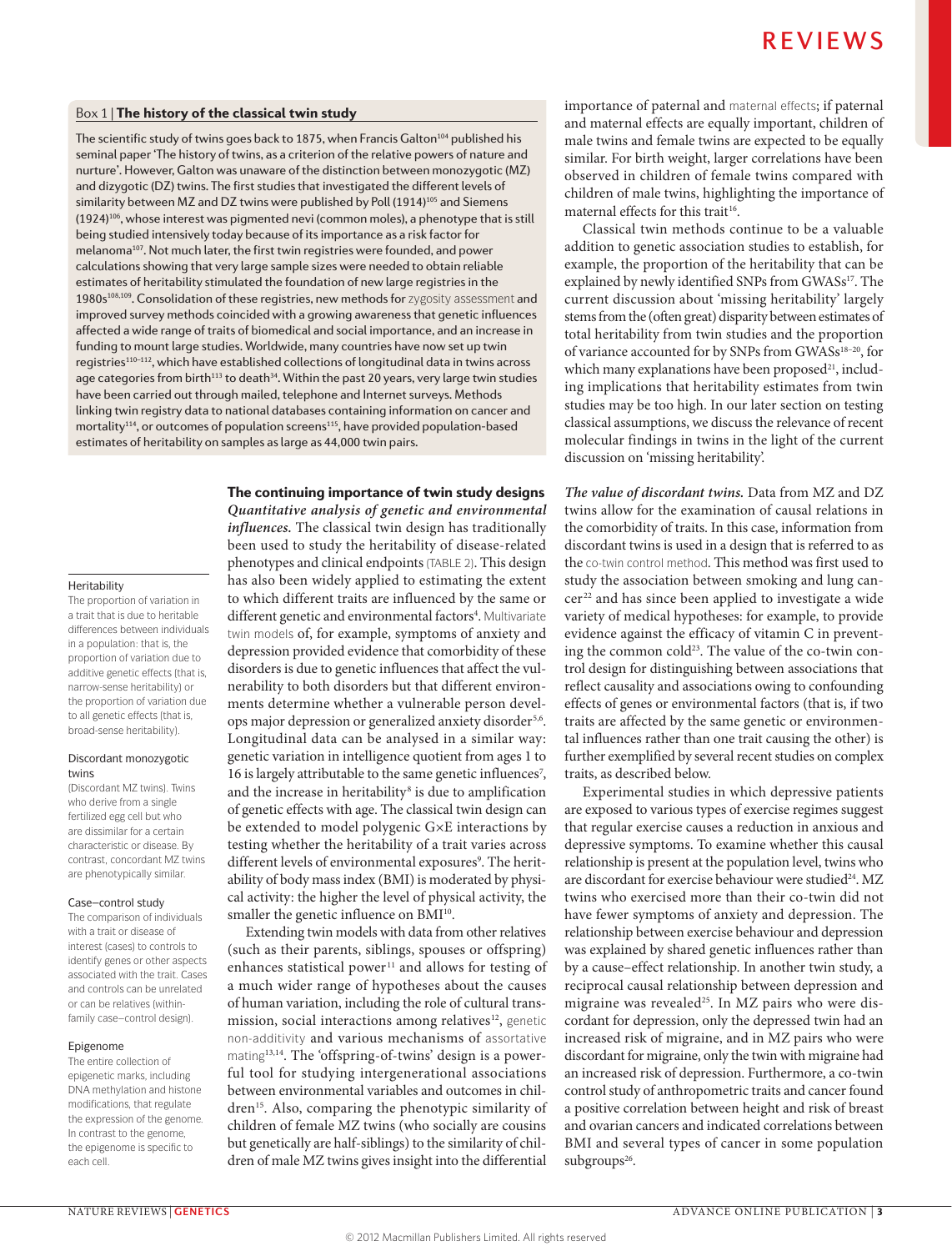| Table 1   A selection of twin registries worldwide               |                                                                                                            |                  |                                                                                                     |                                                     |                                                                                      |                                                                                                    |
|------------------------------------------------------------------|------------------------------------------------------------------------------------------------------------|------------------|-----------------------------------------------------------------------------------------------------|-----------------------------------------------------|--------------------------------------------------------------------------------------|----------------------------------------------------------------------------------------------------|
| Twin registry name                                               | Registry characteristics Age                                                                               |                  | Website                                                                                             | Number of<br>twins or<br>subjects<br>(approximate)* | <b>Number of twins</b><br>or subjects with<br><b>DNA</b> available<br>(approximate)* | <b>Biospecimens</b><br>(available for at<br>least subset of<br>the sample)                         |
| Africa                                                           |                                                                                                            |                  |                                                                                                     |                                                     |                                                                                      |                                                                                                    |
| <b>Bandim Health</b><br>Project twin registry<br>(Guinea-Bissau) | Population-based with<br>ongoing longitudinal data<br>collection                                           | $0 - 30$         | http://www.bandim.<br>org                                                                           | 2,500 (twins<br>and singleton<br>controls)          | 200 twin pairs                                                                       | Whole blood,<br>plasma                                                                             |
| Asia and Australia                                               |                                                                                                            |                  |                                                                                                     |                                                     |                                                                                      |                                                                                                    |
| Australian Twin<br>Registry                                      | Population-based with<br>ongoing longitudinal data<br>collection                                           | $0 - 90$         | http://www.twins.<br>org.au                                                                         | 66,000                                              | 12,000 (twins)<br>and other family<br>members)                                       | Serum, plasma,<br>buccal cells                                                                     |
| <b>Chinese National</b><br>Twin Registry (CNTR)                  | Population-based with<br>ongoing longitudinal data<br>collection                                           | All              | http://cntr.bjmu.<br>edu.cn                                                                         | 35,000 twin pairs                                   | 3,200                                                                                | Serum, DNA                                                                                         |
| South Korean Twin<br>Registry (SKTR)                             | Volunteer preschoolers,<br>cohort of school children,<br>volunteer young adults                            | $0 - 30$         | http://www.ktrc.org                                                                                 | 10,000 twin pairs                                   | 800 twin pairs                                                                       | Hair, saliva                                                                                       |
| Keio Twin Registry<br>(Japan)                                    | Adult and adolescent<br>twins from the general<br>population in the Tokyo<br>area                          | $14 - 30$        | http://totcop.keio.ac.jp;<br>http://kts.keio.ac.jp;<br>http://kotrec.keio.ac.jp                     | 4,000 twin pairs<br>(plus other<br>family members)  | 600 twin pairs                                                                       | Buccal cells, blood                                                                                |
| Sri Lankan Twin<br>Registry                                      | Voluntary twin registry<br>component and a<br>population-based<br>database with ongoing<br>data collection | $6 - 94$         | http://www.ird.lk/<br>Twin%20Registry.php                                                           | 35,000                                              | Plans to collect<br>DNA from 4,000                                                   | <b>Buccal cells</b>                                                                                |
| Europe                                                           |                                                                                                            |                  |                                                                                                     |                                                     |                                                                                      |                                                                                                    |
| The Danish Twin<br>Registry (DTR)                                | Population-based with<br>ongoing longitudinal data<br>collection                                           | $0 - 107$        | http://www.sdu.dk/dtr                                                                               | 170,000                                             | 20,000                                                                               | Serum, plasma,<br>buffy coat, saliva,<br>buccal cells, urine                                       |
| Finnish Twin Cohort<br>study                                     | Population-based with<br>ongoing longitudinal data<br>collection                                           | $11 -$<br>$100+$ | http://www.twinstudy.<br>helsinki.fi                                                                | 45,000 (plus<br>family members)                     | 14,600 (twins and<br>family members)                                                 | Whole blood,<br>serum, plasma,<br>saliva, urine, fat and<br>muscle by biopsy                       |
| Netherlands Twin<br>Register (NTR)                               | Population-based with<br>ongoing longitudinal data<br>collection                                           | $0 - 100$        | http://www.tweelingen<br>register.org/en                                                            | 87,500 (plus<br>family members)                     | 18,000                                                                               | DNA, RNA, cell<br>lines, serum,<br>plasma, buccal<br>cells, urine, stool                           |
| Norwegian Twin<br>Registry (NTR)                                 | Population-based with<br>ongoing longitudinal data<br>collection                                           | $18+$            | www.fhi.no/twins                                                                                    | 40,000                                              | 4,800                                                                                | Whole blood,<br>buccal cells, plasma                                                               |
| Swedish Twin<br>Register (STR)                                   | Population-based with<br>ongoing longitudinal data<br>collection                                           | $5-$<br>$100+$   | http://ki.se/ki/jsp/<br>polopoly.jsp;jsessionid=<br>acR0ziTHzWEcIO<br>$cNC?$ l=en $\delta d = 9610$ | 194,000                                             | 44,600                                                                               | Whole blood,<br>serum, saliva                                                                      |
| TwinsUK registry                                                 | Population-based with<br>ongoing longitudinal data<br>collection                                           | $18 - 90$        | http://www.twinsuk.<br><u>ac.uk</u>                                                                 | 12,000                                              | 7,000                                                                                | Whole blood,<br>serum, plasma,<br>buffy coat, saliva,<br>buccal cells, urine,<br>skin, fat, muscle |

Transcriptome

The total set of RNA transcripts that are produced in a cell or tissue by transcription of DNA.

The comparison of discordant MZ twins offers an alternative to the traditional case–control study. Here, the primary interest is not to infer causality but to identify factors associated with a trait of interest that differ between cases and controls who are perfectly matched for age, sex and genetic background, and who are partly matched for early environmental influences.

*Molecular phenotypes and the causes of quantitative trait variation.* Technological advances allow an assessment of the extent to which twins resemble each other at the level of molecular processes that contribute to their phenotypic similarity<sup>27</sup>. Thereby, the comparison of discordant MZ twins can lead us into novel pathways associated with disease. A unique advantage of the MZ twin design is the ability to study biological discordance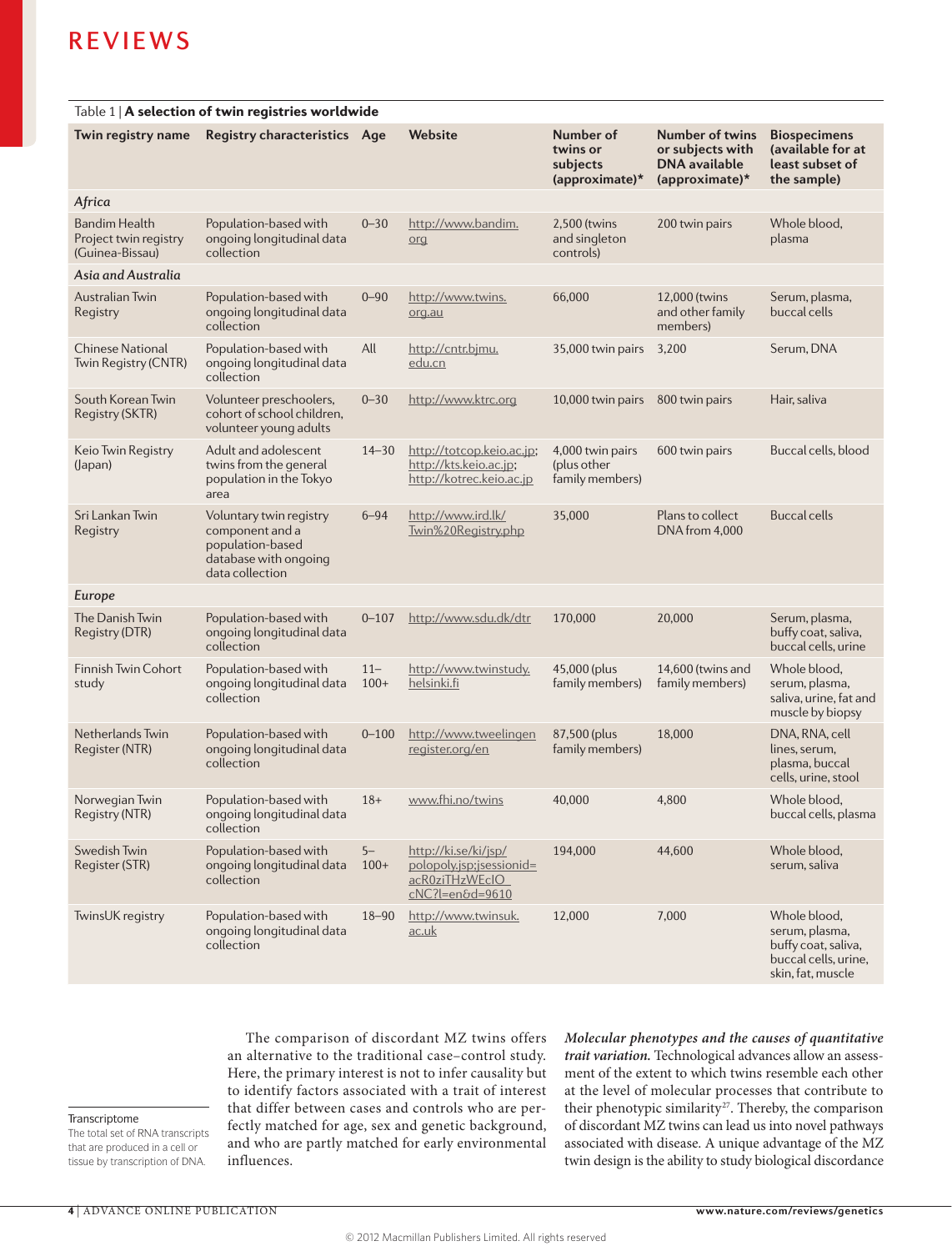| Table 1 (cont.)   A selection of twin registries worldwide                                                                                       |                                                                                                                        |           |                                                            |                                                       |                                                                                  |                                                                            |
|--------------------------------------------------------------------------------------------------------------------------------------------------|------------------------------------------------------------------------------------------------------------------------|-----------|------------------------------------------------------------|-------------------------------------------------------|----------------------------------------------------------------------------------|----------------------------------------------------------------------------|
| Twin registry name                                                                                                                               | Registry characteristics Age                                                                                           |           | Website                                                    | Number of<br>twins or<br>subjects<br>$(approximate)*$ | Number of twins<br>or subjects with<br><b>DNA</b> available<br>$(approximate)^*$ | <b>Biospecimens</b><br>(available for at<br>least subset of<br>the sample) |
| North America                                                                                                                                    |                                                                                                                        |           |                                                            |                                                       |                                                                                  |                                                                            |
| Mid-Atlantic Twin<br>Registry (MATR; United<br>States)                                                                                           | Population-based,<br>ascertained at birth                                                                              | $0 - 94$  | http://www.matr.vcu.<br>edu                                | 56,000                                                | 1,500                                                                            | Whole blood.<br>serum, plasma,<br>buffy coat, saliva,<br>buccal cells      |
| NAS-NRC (National<br>Academy of Sciences-<br>National Research<br>Council) twin registry of<br>Second World War male<br>veterans (United States) | Male twins born between<br>1917-1927, both of whom<br>served in the military,<br>mostly during the Second<br>World War | $85 - 95$ | http://iom.edu/<br>Activities/Veterans/<br>TwinsStudy.aspx | 31,848                                                | $700+$                                                                           | Blood and other<br>materials collected<br>for various<br>investigations    |
| Minnesota Twin Family<br>Study (MTFS; United<br>States)                                                                                          | Ongoing population-<br>based longitudinal study                                                                        | $11 - 47$ | http://mctfr.psych.<br>umn.edu                             | 5,000 (plus<br>family)                                | 10,000 (twins and<br>family members)                                             | Blood-derived<br>or saliva-derived<br><b>DNA</b>                           |
| Wisconsin Twin Panel<br>(WTP; United States)                                                                                                     | Population-based,<br>longitudinal data,<br>extensive phenotypic<br>characterization. follow-<br>up of selected samples | $0 - 23$  | http://www.waisman.<br>wisc.edu/<br>twinresearch           | 19,638 twins<br>(plus parents and<br>siblings)        | 3,489 (twins,<br>parents and<br>siblings)                                        | Saliva, buccal cells                                                       |
| South America                                                                                                                                    |                                                                                                                        |           |                                                            |                                                       |                                                                                  |                                                                            |
| Cuban Twin Registry                                                                                                                              | Population-based with<br>ongoing longitudinal data<br>collection                                                       | All       |                                                            | 55,400 twin pairs                                     | 250 twin pairs                                                                   | Blood-derived<br><b>DNA</b>                                                |
|                                                                                                                                                  |                                                                                                                        |           |                                                            |                                                       |                                                                                  |                                                                            |

\*Numbers refer to individual twins (rather than twin pairs) unless indicated otherwise. This table shows a selection of some of the large twin registries worldwide. For a more comprehensive table, see [Supplementary information S1](http://www.nature.com/nrg/journal/vaop/ncurrent/suppinfo/nrg3243.html) (table).

#### Metabolome

The total set of small molecules (for example, lipids, amino acids and sugars) that are the reactants, intermediates or end products of cellular metabolism and that are present in a cell, tissue or complete organism.

#### Proteome

The entire complement of proteins that are present in a cell, tissue or complete organism.

#### Microbiome

The entire set of genomes of microorganisms (for example, bacteria, fungi and viruses) that are present in a certain environment: for example, in the human gut.

#### Variability genes

Genes that contribute to the variation in a phenotype. The genotypes are associated with phenotypic variance rather than with the mean level or frequency of the trait.

against an equivalent genetic background. Divergence of epigenetic profiles in MZ twins depends on the locus and has been documented for both younger and older age groups<sup>28-30</sup>. In fact, differences in DNA methylation and gene expression are already evident in newborn MZ twins<sup>31,32</sup>. Clearly, environmental and stochastic factors start *in utero* and operate throughout life.

In addition to traditional organismal quantitative traits (such as height and BMI), molecular characteristics (such as gene expression levels, the methylation state of CpG sites in the DNA and the concentration of metabolites in blood and urine) may be regarded as quantitative traits. Variation in molecular traits measured in groups of MZ and DZ twins can be analysed using the classical twin method, like any other phenotype. Multivariate twin analyses address questions that are not easily resolved in any other study design, such as to what extent is the epigenetic regulation and expression of genes across genomic regions influenced by shared genetic factors and to what extent is each region influenced by unique factors? And to what degree do common genetic and environmental mechanisms underlie biological variation across different cells and tissues<sup>33</sup>? The availability of genome-wide DNA marker data allows for novel approaches towards studying G×E interactions, in which MZ twins can play a vital part. By studying variation in a phenotypic trait of interest in MZ twins, it is possible to see not only whether some genotypes confer higher levels of risk for that trait but also whether some contribute to its variability; high variability in the expression of a trait from a common genetic background could explain phenotypic differences between MZ co-twins. Of interest, genetic and environmental factors may influence disease through different pathways (BOX 3). Twin studies can be used to identify aspects of disease that are most related to the underlying genetic liability of individuals and can thereby help to establish clinical criteria and phenotypic definitions that will facilitate the success of GWASs. Other approaches, such as the offspring-of-twins design, may provide insight into transgenerational inheritance of epigenetic regulation and the importance of maternal effects and imprinting on epigenetic marks, although such studies have not yet been published.

An important strength of twin registries lies in the extensive longitudinal collection of data on various phenotypes. Twin studies have indicated that approximately 20–30% of the overall variation in adult lifespan is accounted for by genetic factors<sup>34</sup>. Longitudinal twin studies can be used to identify biomarkers that are associated with ageing: a co-twin control analysis showed that telomere length at advanced age is predictive of survival<sup>35</sup>. MZ twins with the shortest telomeres at the baseline had a threefold greater risk of death during a follow-up period of 7 years than their co-twins with the longest telomere measurements (relative risk = 2.8). The discordant MZ twin design and the classical twin design have received much interest in recent years for studying molecular biology. The following sections will provide an overview of findings from such studies.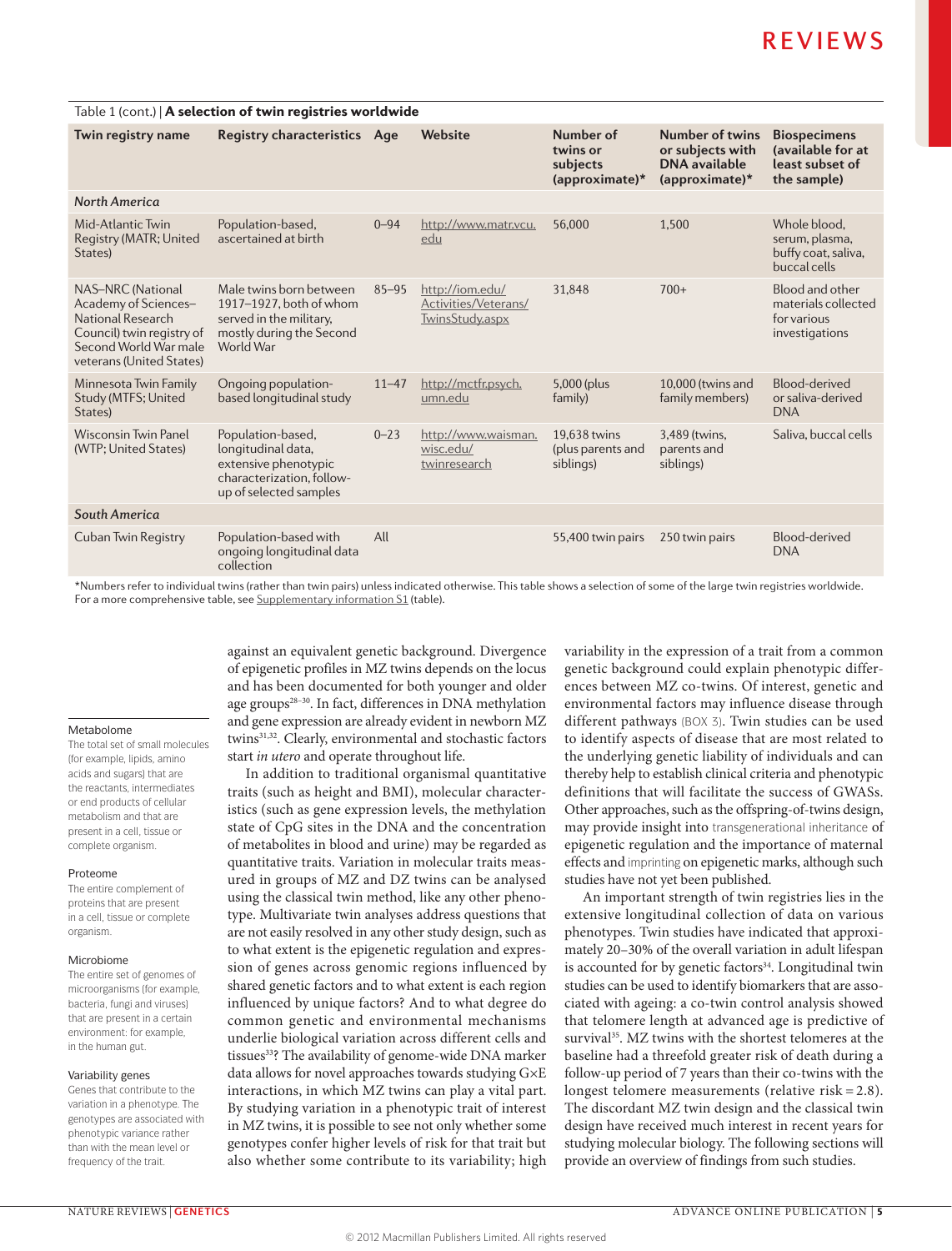# Zygosity assessment

The assessment whether same-sex twins are monozygotic or dizygotic is often based on the comparison of DNA markers or alternatively on standardized questionnaires.

# Multivariate twin models

Models used for the simultaneous analysis of multiple traits measured in monozygotic and dizygotic twins to estimate the importance of genetic and environmental influences shared ('overlapping') between traits in explaining their clustering, comorbidity or covariance.

# Tracing the origin of new mutations

*Identifying sequence differences between twins.*Although MZ twins originate from one zygote, there is some evidence that their somatic cells are not always identical at the DNA sequence level<sup>36</sup>. A study of healthy MZ twins and singletons suggested that copy number variations (CNVs) may accumulate with ageing in a dynamic  $fashion<sup>37</sup>$ . By comparing CNVs in longitudinally collected blood samples of MZ pairs, both increases and decreases in CNV content were found after 10 years (between co-twins and within individual twins). This may reflect fluctuations in the proportions of peripheral blood cells carrying aberrant DNA. By comparing copy numbers in buccal cells of twins and their parents, evidence was found for a pre-twinning *de novo* duplication in a healthy twin pair (that was present in both twins but not in their parents) and a post-twinning *de novo* deletion in one twin from a pair of twins who were concordant for attention problems<sup>38</sup>. A comparison of CNVs in the blood of MZ pairs who were discordant for congenital diaphragmatic hernia and oesophageal atresia

# Box 2 | The classical twin design

In the classical twin design, the extent to which phenotypic variation in a trait ( $V_{\scriptscriptstyle{\rm p}}$ ) is due to genetic ( $V_{\rm C}$ ) and environmental ( $V_{\rm E}$ ) influences is estimated as  $V_{\rm P}$  =  $V_{\rm G}$  +  $V_{\rm E}$ . Genetic variance can be further decomposed into additive genetic variance (V<sub>A</sub>) and variance due to non-additive genetic effects (dominance variance  $(V_D)$ ):  $V_C = V_A + V_D$ . Most twin studies, unless they are very large, consider the narrow-sense heritability (h<sup>2</sup>), which refers to the proportion of variation that is due to additive genetic variance:  $h^2$  =  $V_{_{\rm A}}$  /  $V_{_{\rm P}}$ . Environmental influences ( $V_{\rm E}$ ) comprise those that are shared by family members ('the common environment' ( $V<sub>C</sub>$ )) and influences that are unique to each individual ('the unique environment'  $(V_{\mu})$ :  $V_{\mu} = V_{\mu} + V_{\mu}$ .

These unobserved variance components can be estimated from the observed resemblance (that is, the phenotypic covariance) in monozygotic (MZ) and dizygotic (DZ) twin pairs. MZ twins are derived from a single fertilized egg cell and share (nearly) 100% of their segregating genes, whereas DZ twins are derived from two distinct zygotes and share on average 50% of their segregating genes. Twins of both types share 100% of the common environment and 0% of the unique environment. Therefore, the phenotypic covariance of MZ twins is expected to equal  $V_A + V_D + V_C$ , and the phenotypic covariance of DZ twins is expected to equal 0.5  $V_A + 0.25V_D + V_C$ . These expectations are the input (that is, the structural equations) for genetic structural equation modelling (GSEM), a technique by which maximum likelihood estimates of variance components are obtained from twin data. GSEM obtains the expected MZ and DZ covariances given the equations above and compares the outcome to the covariances observed in the data. The maximum likelihood estimates of  $V_A$ ,  $V_D$ ,  $V_C$  and  $V_{\rm E}$  are those estimates that predict covariances that are most consistent with the observed data. With MZ and DZ data,  $V_c$  and  $V_p$  cannot be estimated simultaneously.  $V_{\text{o}}$  is estimated if there is stronger evidence for non-additive effects (if the MZ correlation is more than twice as large as the DZ correlation), and  $V_c$  is estimated if there is stronger evidence for common environmental effects (if the MZ correlation is less than twice as large as the DZ correlation). In extended-twin-family designs, the information from additional types of family relations together with the information from twins allows for estimating  $V_{_{\rm A}}$ ,  $V_{_{\rm D}}$ ,  $V_{_{\rm C}}$  and  $V_{_{\rm E}}$  simultaneously.

In multivariate twin models, extending the set of equations for the expected covariances allows the modelling of the cross-twin–cross-trait covariance — that is, the covariance of trait one in one twin with trait two in the co-twin. To estimate the degree to which the clustering of different traits or comorbidity of disorders is explained by genetic and environmental influences, the same principles apply as for the expected covariances of twins (for example, MZ twins are expected to share 100% of genetic influences that overlap between traits, whereas DZ twins are expected to share 50%, resulting in a larger cross-twin–cross-trait covariance for MZ twins if the association between traits has a genetic basis).

found no evidence for structural genomic differences between twins<sup>39</sup>. All of these studies used microarrays, which cover a limited portion of the total content of structural variation in the genome<sup>40</sup>. The application of whole-genome-sequencing techniques may unravel many more sequence differences between MZ twins, including single-nucleotide substitutions.

In 2010, the first study was published that applied whole-genome-sequencing technology in discordant MZ twins<sup>41</sup>. The study entailed a combination of techniques — including whole-genome sequencing, RNA sequencing and genome-wide SNP microarrays — to measure multiple molecular marks in CD4+ cells from female twins who are discordant for multiple sclerosis. Only a small fraction of SNPs and structural variants differed within twin pairs, but no differences were replicated across methods. However, this study should be interpreted as exploratory, as only three discordant pairs were studied. Larger studies are needed to establish whether molecular differences may explain discordance for multiple sclerosis and other diseases in MZ twin pairs.

# Timing the occurrence of *de novo* mutations

A unique advantage of studying disease-causing mutations in MZ twins is that the developmental timing of de novo mutations<sup>42</sup> may be tracked if DNA from multiple cell lines is available for both twins. The timing of a mutation in the sodium channel α1 subunit gene (*SCN1A*) that causes Dravet's syndrome was determined by sequencing DNA from several embryonic tissue lineages from a pair of discordant MZ twins<sup>43</sup>. As the mutation was present in all analysed cell lines of the affected twin but not in those of the unaffected co-twin, it was concluded that the mutation had probably occurred at the two-cell stage in the pre-morula embryo. For any disease caused by *de novo* mutations, information about the timing of mutagenesis is of major importance for genetic counselling. Mutations that occur in parental gametes are associated with a negligible risk of recurrence in additional offspring. By contrast, parental germline mosaicism for the mutation is associated with a high recurrence risk because many existing parental gametes will carry the mutation.

# Phenotypic impact of epigenetic variation

*DNA methylation and disease.* In addition to *de novo*  mutations in the DNA, epigenetic variation may be another important source of phenotypic variation and discordance in MZ twins. The following example demonstrates this point. In 1997, a pair of MZ girls was born; one of them was healthy, but the other had a severe spinal malformation in which the spinal cord was duplicated. This defect resembled a condition in mice with a mutation in the *Axin1* gene, but no mutation was found in this gene in the twins. However, increased methylation of CpG sites at the *AXIN1* promoter was found in the affected twin as compared with the unaffected twin, and this may have suppressed gene expression and caused the malformation<sup>44</sup>.

Although epigenetic variation has not yet been investigated in large twin studies, several small studies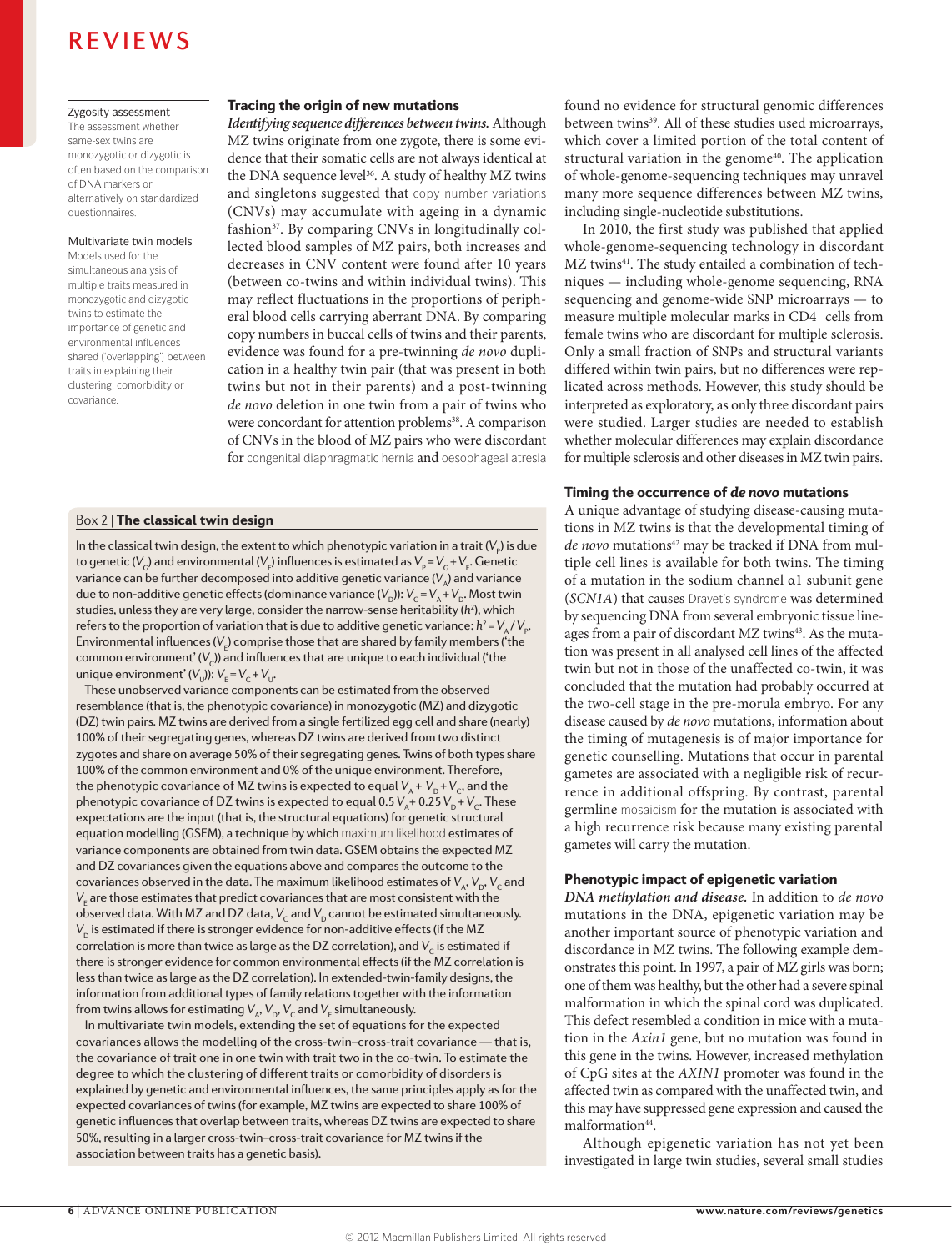# Genetic non-additivity

Refers to genetic effects that contribute to the phenotypic variance in a non-additive manner. These include the effects of interacting alleles at a single locus (dominance) and interactions between different loci (epistasis).

### Assortative mating

Refers to the situation whereby a trait is correlated in spouses because it influences partner choice (phenotypic assortment) or because it correlates with certain environments that influence partner choice (social homogamy). It is also called nonrandom mating.

### Maternal effects

Effects that are transmitted from mother to offspring including genetic effects. The phenotype in offspring can be influenced by: the maternal allele, mitochondrial inheritance, the effects of the prenatal environment (for example, nutrient supply *in utero*) or the maternal supply of RNA or proteins to the egg cell.

#### Co-twin control method

A method of examining the associations between traits using discordant twins. If monozygotic twins who are discordant for trait 1 are also discordant for trait 2, the association between these traits is unlikely to be confounded by underlying shared genetic or early environmental influences.

#### Transgenerational inheritance

The transmission of a trait across generations (genetic or cultural inheritance). Epigenetic variation may also be transmitted across generations.

#### Imprinting

The mechanism that can occur at some loci to silence the expression of one of the two alleles, depending on the parent-of-origin of the allele.

### Copy number variations

(CNVs). These refer to large DNA segments (>1kb) of which the number of copies is variable (for example, between individuals or between cells within an individual) — for example insertions, deletions and duplications.

demonstrate the promise of the discordant twin design for epigenetics, including studies of Alzheimer's disease<sup>45</sup>, autism<sup>46</sup>, bipolar disorder<sup>47,48</sup>, birth weight<sup>49</sup>, cancer<sup>50</sup> and SLE<sup>1</sup>. In MZ twins who are discordant for the autoimmune disorders SLE, rheumatoid arthritis or dermatomyositis, a global decrease in DNA methylation (hypomethylation) was identified in SLE-affected twins, as were regional DNA methylation changes at 49 genes that were enriched for immune function<sup>1</sup>. Many of the genes that were hypomethylated in SLE-affected twins also showed increased expression compared with the healthy co-twin<sup>1</sup>. Integrated studies of DNA methylation and gene expression in discordant twins<sup>51</sup> are particularly valuable for identifying loci at which epigenetic regulation may be associated with disease. Importantly, the dynamic nature of epigenetic variation makes results of epigenetic studies more difficult to interpret compared with genetic studies. Alternatively to being the cause of disease discordance, epigenetic differences may also reflect the effects of disease or the effect of an event occurring in one twin that independently triggered both the disease and the epigenetic changes. Some twin registries have collected longitudinal biological samples, and this allows for identifying epigenetic differences between twins that were already present before the onset of discordance for some diseases. Functional studies will ultimately be required to verify the effect of epigenetic variation.

The classical twin design provides information about the importance of genetic influences on epigenetic variation: comparison of the level of DNA methylation at the imprinted *IGF2–H19* locus in MZ and DZ twins showed that variation in DNA methylation at this locus is mainly determined by heritable factors before middle age<sup>52</sup>. High heritability of epigenetic variation has also been observed for some other loci<sup>53,54</sup>, although the average heritability across all loci seems to be low<sup>55</sup>.

*Differential miRNA expression and disease.* The role of non-coding RNAs such as microRNAs (miRNAs)<sup>56-58</sup> is fairly unexplored. In a sample of MZ twins and sibling pairs who were discordant for autism, miRNA expression in lymphoblastoid cell lines was measured, and differential regulation of a number of miRNA transcripts was observed<sup>59</sup>. For two differentially expressed brain-specific miRNAs, the putative target genes inhibitor of DNA binding 3 (*ID3*) and polo-like kinase 2 (*PLK2*), which have been implicated in circadian rhythm signalling and modulation of synapses, were validated by experiments involving knockdown or overexpression of these miRNAs. By combining miRNA data and mRNA expression data, dysregulation of miRNA expression was found to contribute to alterations in target gene expression, which in turn may contribute to disease pathology of autism. The expression of miRNAs was measured in MZ twins who were discordant for lupus nephritis, and differential expression of several miRNAs was observed<sup>60</sup>. Primarily among the gene targets of the most important miRNAs were genes that have a role in interferon signalling (IFN signalling). Together, these studies indicate that the discordant MZ twin design will be a valuable approach towards exploring the role of miRNA expression in complex disease.

# Gene expression: causes and disease links

There is wide variation in the heritability of transcript expression across the genome<sup>2,61</sup>. To identify expression quantitative trait loci (eQTLs), variation in expression across tissues of healthy female twin pairs was investigated in a 'matched co-twin analysis'62. In the initial stage, SNP associations were tested in one twin of each pair. Although this method of eQTL identification does not require twins, the co-twins in this study served to replicate and validate the identified eQTLs, thus providing extra confidence in the findings.

A frequent use of twin studies is to identify gene expression alterations (on a shared genetic background) that are associated with various disease states; such genes may provide mechanistic insight into disease pathogenesis. A study of gene expression in subcutaneous fat of obesity-discordant MZ twins detected differential expression of a range of genes<sup>63</sup>. Differentially expressed genes included those that are involved in inflammatory pathways (which were upregulated in obese twins) and in mitochondrial branched-chain amino acid (BCAA) catabolism (which were downregulated in obese twins). Interestingly, the largest increase in expression in obese twins was reported for the gene encoding the inflammatory cytokine osteopontin (*SPP1*), which has previously been associated with obesity and insulin resistance in mice. Other diseases for which gene expression changes have been identified in discordant MZ twins include rheumatoid arthritis<sup>64</sup>, bipolar disorder<sup>65</sup>, schizophrenia<sup>66</sup> and type 1 diabetes $67,68$ . A comparison of the skeletal muscle transcriptomes in MZ twins who are discordant for postmenopausal oestrogen-based hormone replacement therapy (HRT) highlights the insights that may be obtained from MZ twins who are discordant for drug treatment, regarding the long-term effects of drug therapies<sup>69</sup>. Several pathways were differentially regulated in twins who received hormonal treatment, and expression differences correlated significantly with differences in muscle performance between the twins. Large twin studies estimating the heritability of expression of individual transcripts have not yet been published.

# **Metabolomics**

Metabolites may serve as biomarkers of health and disease<sup>70</sup> and can be quantified in body fluids and tissue samples by approaches such as mass spectrometry and <sup>1</sup>H NMR spectroscopy. The first metabolomics study based on 1 H NMR spectroscopic analysis of urine and blood plasma from MZ and DZ twin pairs showed that familial factors (such as genetic influences and family environment) explain on average 42% of the variation in individual metabolite peak heights in plasma and 30% of the variation in urine<sup>71</sup>. In two GWASs of metabolite profiles, data from twins allowed the proportion of variance in metabolite levels explained by significantly associated SNPs to be compared with the proportion explained by the total genetic or familial variance<sup>72,73</sup>. Heritability estimates of metabolic measures based on data from 221 MZ twin pairs and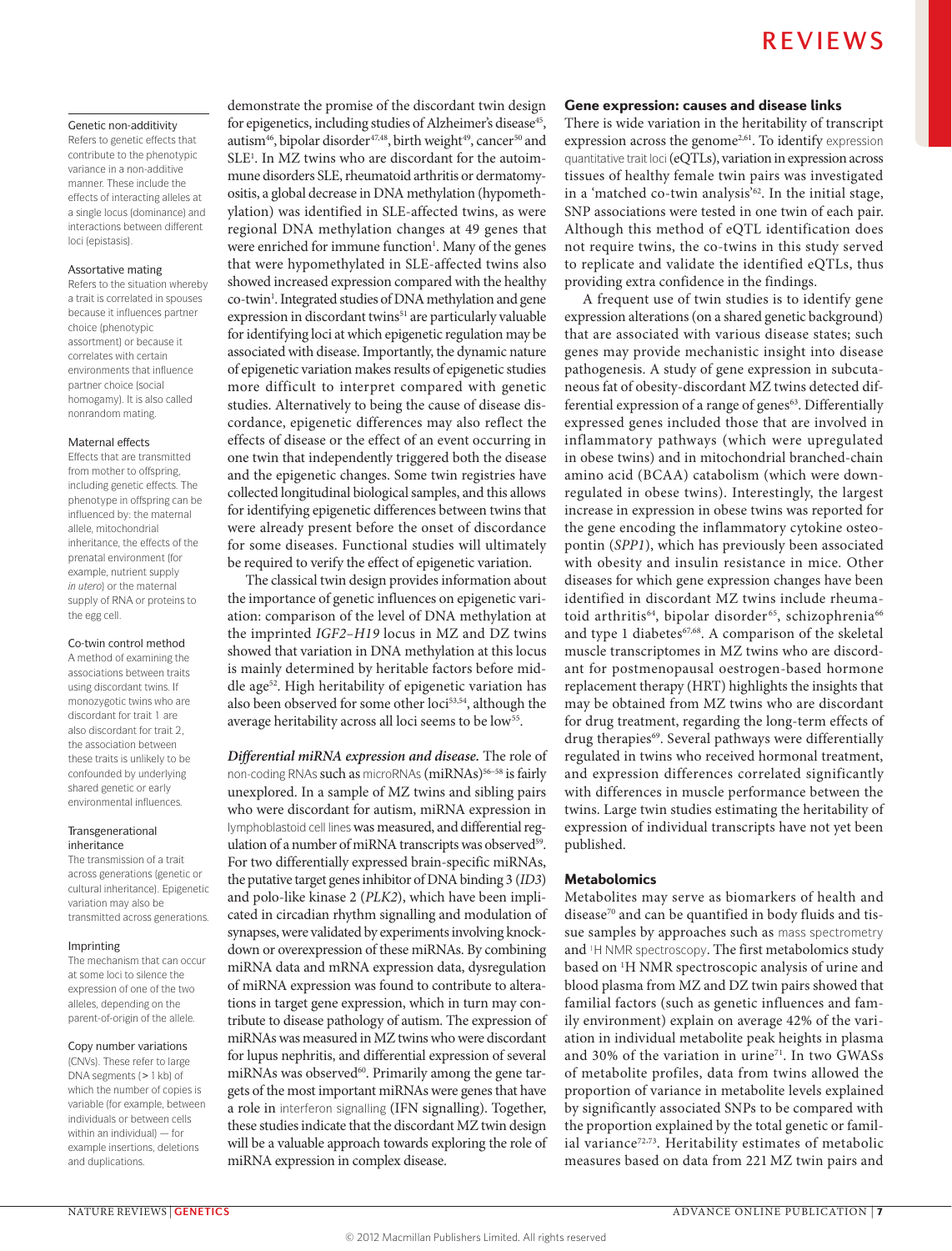| Table 2   Heritability estimates from twin studies     |                                                                       |                                                                       |             |  |  |
|--------------------------------------------------------|-----------------------------------------------------------------------|-----------------------------------------------------------------------|-------------|--|--|
| <b>Trait</b>                                           | <b>Heritability</b>                                                   | Number of twin<br>pairs (or study<br>type for multiple<br>data sets)* | <b>Refs</b> |  |  |
| Anthropometric                                         |                                                                       |                                                                       |             |  |  |
| Height                                                 | $M: 0.87 - 0.93$<br>$F: 0.68 - 0.90$ <sup><math>\ddagger</math></sup> | 30,111                                                                | 126         |  |  |
| Body mass index                                        | $M: 0.65 - 0.84$ <sup>‡</sup> ;<br>$F: 0.64 - 0.79$ <sup>‡</sup>      | 37,000                                                                | 127         |  |  |
| Birth weight                                           | 0.42                                                                  | 2,009 <sup>§</sup>                                                    | 128         |  |  |
| Metabolic and cardiovascular                           |                                                                       |                                                                       |             |  |  |
| Diabetes, type 1                                       | 0.88                                                                  | 22,650                                                                | 129         |  |  |
| Diabetes, type 2                                       | 0.64                                                                  | 13,888                                                                | 130         |  |  |
| Coronary heart disease                                 | M: 0.57; F: 0.38                                                      | 10,483                                                                | 131         |  |  |
| Systolic blood pressure                                | 0.42                                                                  | $1,617$ <sup><math>\parallel</math></sup>                             | 132         |  |  |
| Diastolic blood pressure                               | 0.40                                                                  | $1.617$ <sup><math>  </math></sup>                                    | 132         |  |  |
| Markers for cardiovascular disease in<br>blood         |                                                                       | 12,000 twins                                                          | 133         |  |  |
| High-density lipoprotein (HDL) level                   | 0.66                                                                  |                                                                       |             |  |  |
| Low-density lipoprotein (LDL) level                    | 0.53                                                                  |                                                                       |             |  |  |
| Triglyceride level                                     | 0.54                                                                  |                                                                       |             |  |  |
| Glucose level                                          | 0.53                                                                  |                                                                       |             |  |  |
| C-reactive protein (CRP) level                         | 0.43                                                                  |                                                                       |             |  |  |
| Brain and central nervous system disorders             |                                                                       |                                                                       |             |  |  |
| Alzheimer's disease                                    | 0.48                                                                  | 662                                                                   | 134         |  |  |
| Parkinson's disease                                    | 0.34                                                                  | 46,436 twins                                                          | 135         |  |  |
| Migraine                                               | $0.34 - 0.57^*$                                                       | 29,717                                                                | 136         |  |  |
| Multiple sclerosis                                     | $0.25 - 0.76$ <sup>‡</sup>                                            | Review                                                                | 137         |  |  |
| Attention-deficit hyperactivity<br>disorder            | 0.76                                                                  | Review                                                                | 138         |  |  |
| Autism spectrum disorders                              | 0.71                                                                  | 11,535 twins                                                          | 139         |  |  |
| Schizophrenia                                          | 0.81                                                                  | Meta-analysis                                                         | 140         |  |  |
| Major depression                                       | 0.37                                                                  | Meta-analysis                                                         | 141         |  |  |
| Electroencephalography measures of brain activity      |                                                                       |                                                                       |             |  |  |
| Alpha power                                            | 0.79                                                                  | Meta-analysis                                                         | 119         |  |  |
| P300 amplitude                                         | 0.60                                                                  | Meta-analysis                                                         | 119         |  |  |
| Magnetic resonance imaging measures of brain structure |                                                                       |                                                                       |             |  |  |
| Total brain volume                                     | $0.66 - 0.97$                                                         | Review                                                                | 118         |  |  |
| Frontal lobe volumes                                   | $0.90 - 0.95$                                                         | Review                                                                | 118         |  |  |
| Hippocampal volumes                                    | $0.40 - 0.69$                                                         | Review                                                                | 118         |  |  |
| Skeletal features and disorders                        |                                                                       |                                                                       |             |  |  |
| Bone mineral density                                   | $0.60 - 0.80$                                                         | Review                                                                | 142         |  |  |
| Osteoarthritis                                         | $0.40 - 0.70$                                                         | Review                                                                | 143         |  |  |
| Rheumatoid arthritis                                   | 0.60                                                                  | 13,502                                                                | 144         |  |  |
| Asthma and pulmonary function                          |                                                                       |                                                                       |             |  |  |
| Asthma                                                 | $0.60$ <sup>1</sup>                                                   | 21,135                                                                | 145         |  |  |
| Forced expiratory volume in one<br>second              | 0.61                                                                  | 4,314 twins                                                           | 146         |  |  |
| Forced vital capacity                                  | 0.55                                                                  | 4,314 twins                                                           | 146         |  |  |
| Peak expiratory flow                                   | 0.43                                                                  | 4,314 twins                                                           | 146         |  |  |

340 DZ twin pairs ranged between 23% and 55% for amino acids and other small-molecule metabolites<sup>72</sup>. Estimates were higher for lipids (48–62%) and lipoproteins (50–76%). Although for most direct metabolite measures the total variance explained by significantly associated SNPs was 10% at most, higher estimates of explained variance were observed for certain metabolite ratios. The highest explained variance (25%) was observed for the ratio of linoleic acid to other polyunsaturated fatty acids. The twin-based heritability for this ratio was 62%, implying that 40% of the total heritability can be ascribed to SNPs, which is high compared with most other (clinical) phenotypes.

Whereas traditional enzymatic methods usually provide composite measures of metabolites, 1 H NMR gives more detailed insight into the behaviour of individual metabolites in pathways. In a direct comparison, similar estimates of heritability were found for most composite lipid measures on the basis of either enzymatic methods or  $H NMR^{72}$ . This supports the notion that high-resolution metabolomics techniques are reliable.

Similarly to differentially expressed genes, differential levels of other molecules can be linked to disease pathogenesis. After detecting differences in serum and fat tissue lipid profiles in MZ twins discordant for obesity<sup>74</sup>, a simulation of lipid bilayer dynamics was carried out using lipidomics and gene expression data from the twins, providing novel functional insights into the biological pathways that underlie adipocyte expansion<sup>75</sup>. This study shows how findings from discordant twin studies may encourage and guide further functional or bioinformatics approaches to obtain in-depth mechanistic insights into the pathological mechanisms that underlie complex traits and disease.

To date, there have been few proteomic studies in twins. A twin study of serum protein levels, as measured by antibody arrays, found that only a small proportion of the variation was attributable to familial factors; however, experimental variation in this study was fairly large<sup>76</sup>.

# Tissue specificity of molecular variation

In concordance with most molecular and genetic epidemiological studies, most twin studies have been based on peripheral blood. But how well does a molecular profile in blood cells reflect epigenetic and gene expression changes that are associated with different phenotypes and diseases in relevant tissues? Epigenetic changes that arise at later stages of development and throughout life are more likely to be limited to specific tissues or even cells. DNA methylation profiles of MZ twins who are discordant for major psychosis suggest that epigenetic changes related to psychosis may be reflected in peripheral blood<sup>77</sup>. In this study, the most significant methylation change in psychosis-affected twins — that is, hypomethylation at the promoter of the *ST6GALNAC1* gene — was also evident in postmortem brain tissues of some psychosis patients. However, large studies are warranted to establish how well molecular profiles in blood reflect those occurring in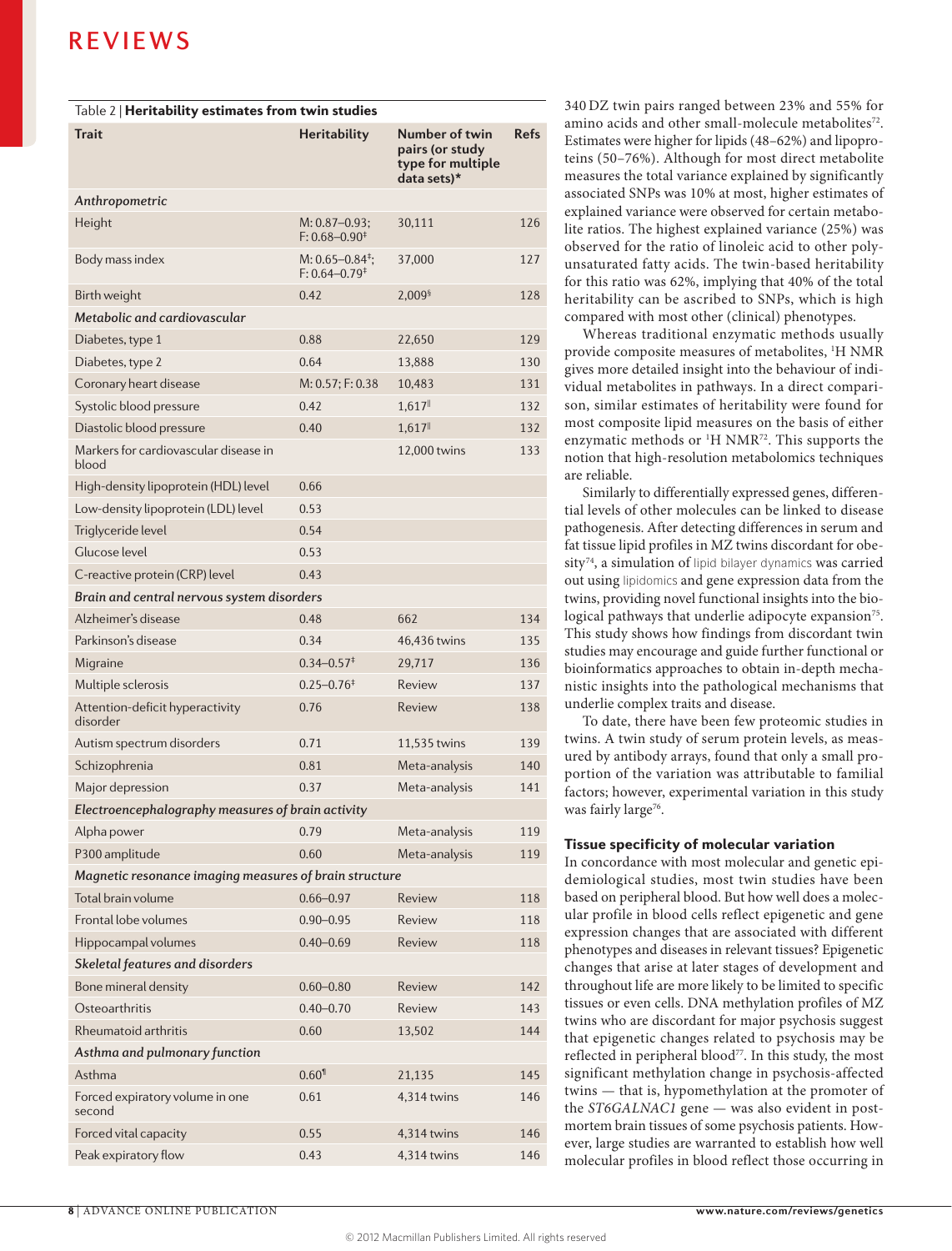Table 2 (cont.) | Heritability estimates from twin studies

| <b>Trait</b>                | <b>Heritability</b>        | Number of twin<br>pairs (or study<br>type for multiple<br>data sets)* | <b>Refs</b> |
|-----------------------------|----------------------------|-----------------------------------------------------------------------|-------------|
| Cancer                      |                            |                                                                       |             |
| Prostate cancer             | 0.42                       | 21,000                                                                | 114         |
| Breast cancer (in females)  | 0.27                       | 23,788                                                                | 114         |
| Colorectal cancer           | 0.35                       | 44,788                                                                | 114         |
| Ageing                      |                            |                                                                       |             |
| Mortality                   | 0.25                       | Review                                                                | 34          |
| Telomere length             | 0.56                       | 175                                                                   | 35          |
| Lifestyle and life events   |                            |                                                                       |             |
| Exercise participation      | $0.48 - 0.71$ <sup>#</sup> | 37,051                                                                | 89          |
| Dietary patterns            | $0.41 - 0.48$              | 3,262                                                                 | 90          |
| Smoking initiation          | M: 0.37; F: 0.55           | Meta-analysis                                                         | 147         |
| Smoking persistence         | M: 0.59; F: 0.46           | Meta-analysis                                                         | 147         |
| Alcohol abuse or dependence | $0.50 - 0.70$              | Review                                                                | 148         |
| Stressful life events       | 0.28                       | Meta-analysis                                                         | 92          |

\*Note that numbers refer to twin pairs unless stated otherwise, and most heritability estimates refer to the narrow-sense heritability (h<sup>2</sup>; BOX 2). <sup>‡</sup>Range of heritabilities from different countries or study samples. <sup>§F</sup>emale twin pairs with child (offspring-of-twin design). <sup>||</sup>Only females. ¶ The original paper reports estimates for various age categories from 3–71 years, separately for males and females. F, females; M, males.

# Congenital diaphragmatic hernia

A birth defect that is characterized by malformation of the diaphragm, lung hypoplasia and pulmonary hypertension.

#### Oesophageal atresia

A congenital malformation of the oesophagus in which the oesophagus does not form an open passage to the stomach and may be connected to the trachea.

# Maximum likelihood

Maximum-likelihood estimation obtains estimates of population parameters from a data set by computing the probability (likehood) of obtaining the observed data for a range of different parameter values and evaluating for which values the probability of observing the data is highest.

# Dravet's syndrome

A childhood-onset epileptic encephalopathy that is also called severe myoclonic epilepsy of infancy.

tissues that are relevant to disease, because molecular characteristics, particularly epigenetic and gene expression profiles, are known to be largely tissue-specific. Although many of the relevant disease tissues are difficult if not impossible to obtain from large groups of living subjects, several twin registries are collecting biological samples from various sources other than blood, including saliva, buccal cells, hair, skin, fat, muscle, urine and stool (TABLE 1; Supplementary information S1 (table)).

An issue that is of particular relevance to MZ twins, and possibly also to DZ twins<sup>78</sup>, is chimerism. Twins can exchange fetal blood through vascular connections between their circulatory systems. As a result, MZ twins can be haematopoietic chimaeras, and a variable fraction of cells derived from the haematopoietic stem cells (for example, peripheral blood cells) in each twin may actually originate from the co-twin. This process can have implications for the detection of genetic or epigenetic events that are related to discordance originating *in utero*, as some cells in unaffected twins may carry the genetic or epimutation of the co-twin. A study of twins who are discordant for transient neonatal diabetes mellitus type 1 (TNDM1) found that buccal cells only displayed hypomethylation of the *TNDM1* locus in the affected twins, whereas the same epigenetic change was evident in blood samples from both twins<sup>79</sup>. The issue may likewise influence the results of DNA sequence analysis of blood samples from MZ twins<sup>80</sup>, although a study in healthy twins suggested that MZ twin concordance for SNPs and copy number in blood versus buccal cells is highly similar<sup>81</sup>.

# Host genetic influences on the microbiome

Studies of the human gut microbiome have revealed considerable variation in the composition of microbial communities between individuals. It remains to be established to what degree this variation is controlled by host genetics<sup>82</sup>, but greater similarity has been observed in family members compared to unrelated individuals. A few studies have explored the role of host genetics by comparing various measures of the microbiome in small groups of MZ and DZ twins, but findings have so far been inconclusive, with some studies suggesting that the microbiota are slightly more similar in MZ twins compared with DZ twins83,84 and other studies observing comparable levels of similarity of the faecal microbiome of MZ and DZ twins<sup>85</sup>. An important factor in the comparison of similarity of individuals is the level that is compared: the overlap between relatives may be small at the organismal level but might be larger at relevant functional levels (for example, the degree to which microbial genes and metabolic pathways are shared).

A few studies in twins searched for microbial signatures that are associated with disease. A comparison of the faecal microbial communities in (concordant) obese and lean MZ twins showed that obesity is associated with various changes, including reduced bacterial diversity and differences in the representation of specific bacterial genes and metabolic pathways<sup>85</sup>. In MZ twins who are discordant for inflammatory bowel diseases, certain gastrointestinal bacterial populations differed in abundance among individuals with different clinical phenotypes of Crohn's disease, which is relevant to our understanding of the pathogenesis behind inflammatory bowel diseases<sup>86</sup>. MZ twins who are discordant for ulcerative colitis differed in the composition of the microbiota and in the expression of human RNA transcripts that are related to oxidative and immune responses in the mucosal epithelium<sup>87</sup>. In affected twins, fewer RNA transcripts correlated with bacterial genera than in unaffected twins, suggesting that ulcerative colitis may be associated with a loss of interaction between the mucosal transcriptional profile and the colonic microbiota.

# The interplay of genes and environment

Genetic and environmental influences in many cases do not act independently. Gene–environment correlation (rGE) refers to the situation in which exposure to certain environments is under genetic control<sup>88</sup>. For instance, twin and adoption studies have found that lifestyle factors (for example, exercise participation $89$  and diet $90$ ), life events (for example, divorce<sup>91</sup>) and life circumstances (for example, family environment and social support $92$ ) are moderately heritable. Thus, influences that are usually considered as measures of 'environment' might often be better described as external factors that are partly under genetic control<sup>93</sup>. By contrast,  $G \times E$  interaction refers to the scenario in which different genotypes have different reactions to the same environmental exposure<sup>94,95</sup>. By comparing differences in serum lipid levels in MZ twins across pairs with different genotypes, it was found that the Kidd (*JK*) blood group locus is associated with variability in the total cholesterol level<sup>96</sup>.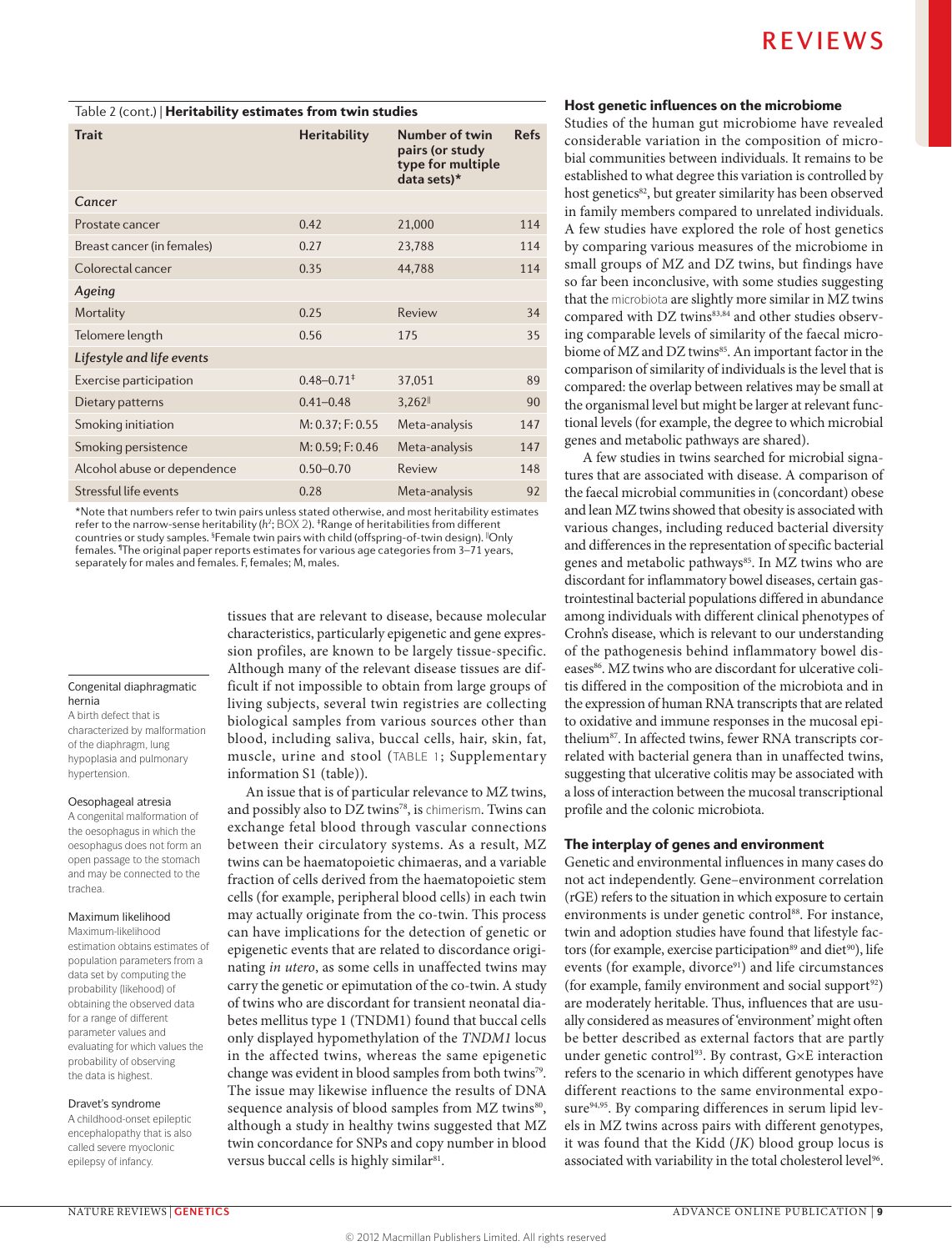# Mosaicism

The situation in which the tissue of an individual consists of two or more genetically distinct cell lines owing to somatic mutation but originally derived from one (genetically homogeneous) zygote.

# Non-coding RNAs

RNA transcripts that are not translated into protein but probably serve a regulatory function.

### MicroRNAs

(miRNAs). A type of non-coding RNA with an average length of 22 nucleotides that has been suggested to have an important role in post-transcriptional gene regulation networks.

# Lymphoblastoid cell lines

Cell lines derived from lymphocytes that have been immortalized, cultured and stored to provide a renewable source of DNA and RNA.

# Interferon signalling

(IFN signalling). A signalling system for communication between cells that is involved in the immune response to pathogens and tumours.

# Expression quantitative trait loci

(eQTLs). Genomic regions that are associated with the level of expression of an RNA transcript. eQTLs can be tissue-specific.

# Mass spectrometry

A technique for determining the mass-to-charge ratio of ions on the basis of their separation in an electromagnetic field. The measured ratios and their relative intensities provide information about both the identity and the abundance of the molecules that gave rise to the ions.

# <sup>1</sup>H NMR spectroscopy

A metabolomics technique that provides information about the structure and quantity of hydrogen-containing molecules. It is based on the absorption and emittance of radiofrequency energy by hydrogen atoms when placed in a strong magnetic field, with wavelengths depending on the atoms' position in the molecule.



**Nature Reviews** | **Genetics** example, the physiological response of the brain during information processing)116,117. Brain imaging studies in twins have Imaging genetics is a form of association analysis in which the phenotype is a measure of brain structure or function (for contributed substantially to the knowledge that individual differences in brain structure<sup>118</sup> and function<sup>119</sup> are highly heritable. A group of ten male monozygotic (MZ) twin pairs and their non-twin brothers had their brains scanned in a functional magnetic resonance imaging (fMRI) study while they had to memorize a short span of digits (called the digit-memory task)<sup>120</sup>. Before they were asked to recall the digits they memorized, a distraction task was presented in which objects such as fruits, vegetables and tools had to be categorized. When they were distracted by the object categorization task, many men used brain areas that are associated with language for recalling the digits they had memorized. These men took longer to provide the answer than did those who resorted to a visual–spatial memory system to encode the numbers. MZ twins used the same strategy more often than their non-twin brothers, indicating that there are qualitative differences in how individuals think and that these differences have a substantial genetic component.

Another design in imaging genetics compares disease-discordant and disease-concordant MZ twins to assess whether genetic and environmental risk factors for psychiatric disorders act on the same brain regions. Comparisons of discordant MZ twins can highlight brain regions that are susceptible to environmental risk factors. Contrasting MZ twins who both score high on the disease phenotype to those who both score low can be used to identify brain characteristics that are related to genetic risk for disease. An imaging study of bipolar disorder that made use of this design found that white matter pathology in the frontal lobe may be central to the genetic risk of developing bipolar disorder, whereas widespread grey matter abnormalities may be more related to environmental effects and may reflect effects of the illness itself<sup>121</sup>. A study of MZ twins who were discordant or concordant for anxious depression found that environmental risk is highlighted in the left temporal lobe (see the figure)<sup>122</sup>. Most notable were the lower grey matter volumes in the left posterior hippocampus, which contains the main afferent and efferent connections of the hippocampus to the rest of the temporal lobe, in high-risk twins from discordant pairs. The figure illustrates the striking differences in discordant MZ twins, both at the group and individual-pair level. The boxed region in panel **a** shows the left parahippocampal area, where a significant volume reduction was found in the high-risk twin compared with the low-risk co-twin from MZ twin pairs who were discordant for anxious depression. The reduction was not evident in MZ pairs who were concordant for a high risk of depression when compared with MZ twin pairs who were concordant for low risk of depression. The within-pair comparison of discordant MZ pairs is most likely to reveal differences related to environmental exposures, whereas the between-pair comparison of concordant-high pairs and concordant-low pairs is more likely to reveal differences in genetic vulnerability. Therefore, changes in the left parahippocampal area may be specific to an environmentally driven aetiology of anxiety and depression. Colours represent the effect size (*t* value from paired *t* test) of the comparison of grey matter volume between discordant twins. Panel **b** shows the relative responses (individual voxel intensity minus mean voxel intensity in all twins) of ten discordant twin pairs at the most significant voxel in the left parahippocampal area (in this panel, 'H' indicates the twin with high risk of anxious depression and 'L' indicates the low-risk co-twin). Although a substantial overall volume reduction was found in the group of discordant pairs, this figure illustrates that there is a large variation in volume difference across individual discordant pairs. The figure is reproduced, with permission, from REF. 122 © (2007) Elsevier.

A similar approach was used to test whether an interaction between the length polymorphism in the *SLC6A4*  serotonin transporter gene and environmental stress is associated with MZ discordance for depression; no evidence was found for this hypothesis<sup>97</sup>.

# Testing classical assumptions

*MZ twins share all of their segregating genes, whereas DZ twins share on average 50%.* The assumptions of the classical twin method and the interpretation of results have always been a subject of debate (for a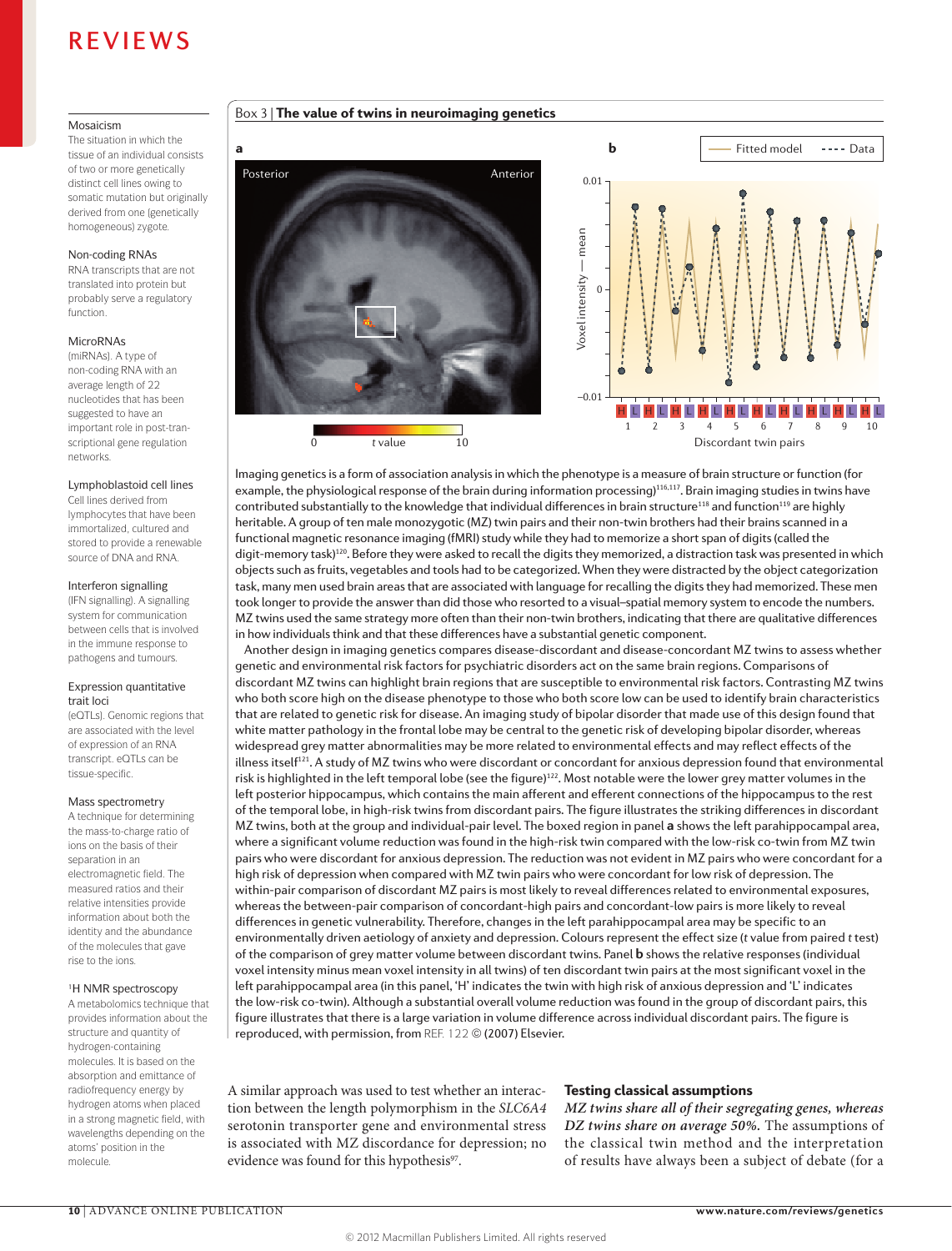Table 3 | MZ and DZ twin concordance for complex disease

|                                          | Probandwise concordance*<br>$(\%)$     |                                        | Refs |  |
|------------------------------------------|----------------------------------------|----------------------------------------|------|--|
|                                          | <b>MZ</b> twins                        | DZ twins                               |      |  |
| Type 1 diabetes                          | 42.9                                   | 7.4                                    | 129  |  |
| Type 2 diabetes                          | 34                                     | 16                                     | 130  |  |
| Multiple sclerosis                       | 25.3                                   | 5.4                                    | 149  |  |
| Crohn's disease                          | 38                                     | $\overline{2}$                         | 150  |  |
| Ulcerative colitis                       | 15                                     | 8                                      | 150  |  |
| Alzheimer's disease                      | 32.2                                   | 8.7                                    | 134  |  |
| Parkinson's disease                      | 15.5                                   | 11.1                                   | 151  |  |
| Schizophrenia                            | 40.8                                   | 5.3                                    | 152  |  |
| Major depression                         | 31.1 <sup>‡</sup> or 47.6 <sup>§</sup> | 25.1 <sup>‡</sup> or 42.6 <sup>§</sup> | 153  |  |
| Attention-deficit hyperactivity disorder | 82.4                                   | 37.9                                   | 154  |  |
| Autism spectrum disorders                | 93.7                                   | 46.7                                   | 155  |  |
| Colorectal cancer                        | 11                                     | 5                                      | 114  |  |
| Breast cancer                            | $13^{5}$                               | 9 <sup>§</sup>                         | 114  |  |
| Prostate cancer                          | 18                                     | $\overline{3}$                         | 114  |  |
|                                          |                                        |                                        |      |  |

\*Defined as 2*C* / (2*C*+*D*), where *C* is the number of concordant affected twin pairs, and *D* is the number of discordant twin pairs. <sup>‡</sup>Concordance in male twin pairs. <sup>§</sup>Concordance in female twin pairs. DZ, dizygotic; MZ, monozygotic.

### Lipid bilayer dynamics

The dynamic properties of lipid bilayer membranes, such as thickness, fluidity and permeability, that influence the physiological properties of a cell.

#### Lipidomics

The comprehensive study of the entire set of lipids in biological systems, such as cells, tissues and organs, using metabolomics techniques.

#### Chimerism

The situation in which an individual carries some of the genetic material originating from another individual (for example, originating from the co-twin or originating from the mother).

#### Microbiota

The collection of all microorganisms living in a certain environment (for example, the human gut).

# Identity-by-descent sharing

(IBD sharing). Refers to the proportion of alleles in two individuals that are derived identically by descent from a common ancestor.

detailed discussion of the difficulties related to the concept of heritability, see REF. 98). A first assumption is that MZ twins are genetically identical, for which it has now been proved that there are exceptions to the rule. Still, the difficulty of various whole-genomesequencing efforts to find any replicable differences between MZ twins<sup>39,41</sup> suggests that DNA sequence differences between MZ twins are not large, although an exact estimation of somatic sequence variation (given the nontrivial error rate in sequencing itself) has not been reported.

The availability of genome-wide marker data also allows us to address the assumption that DZ twins share on average 50% of their segregating genetic material by estimating the true amount of genetic material that DZ twins have inherited from the same parent (that is, identity-by-descent sharing (IBD sharing)). Using genome-wide microsatellite marker data, it was demonstrated that the proportion of IBD sharing in most (95%) DZ twins and siblings lies within the range of 42–58%, with an average close to 50%<sup>99</sup>. Using the empirical IBD measure instead of assumptions about genetic sharing, the heritability of height was estimated at 0.86, which is highly consistent with results from traditional twin studies, providing perhaps the most pertinent evidence to support the estimates of narrow-sense heritability from twin studies.

*MZ twins share environmental influence to the same degree as DZ twins.* Now that the classical twin design is being used to study epigenetic variation, it is becoming evident that novel attention has to be paid to the assumption that MZ twins share environmental influences to the same degree as DZ twins. Because MZ twins are derived from a single zygote, they may start out with more similar epigenomes than DZ twins, who originate from two zygotes with unique epigenetic profiles. DZ twins may thus start with more epigenetic differences than MZ twins owing to a cause that is not necessarily related to genetic differences. Although this hypothesis remains to be tested, an important observation in this light has been provided by a comparison of small groups of MZ twins that were either monochorionic or dichorionic. The DNA methylation profiles of buccal epithelial cells were more similar in dichorionic MZ twins than in monochorionic MZ twins<sup>55</sup>, and this may be related to the timing of splitting of the zygote. Thus, differences in epigenetic resemblance of monochorionic and dichorionic twins may be due to epigenetic divergence of embryonic cells that takes place after the blastomeric stage. Although this issue requires further study in larger samples, it shows that prenatal developmental processes related to twinning may influence the epigenetic resemblance of twins. Importantly, if MZ twins are epigenetically more similar than DZ twins owing to non-genetic causes, the heritability of phenotypes that are epigenetically regulated may be overestimated.

# Twin concordance and disease liability

*Relationship between heritability and discordance rates in MZ twins.* A high concordance of MZ twins on its own does not imply a high heritability, as demonstrated by concordance for measles. Before immunization was introduced, concordance was close to 100% in both MZ and DZ twins<sup>100</sup>. This indicates that, despite the high concordance in MZ twins, genetic differences between individuals actually contribute little to differences in the vulnerability to this infectious disease. Likewise, a high rate of disease discordance in MZ twins does not rule out the importance of genetic influences. Although MZ twins are usually remarkably similar in appearance, MZ twins who are discordant for disease are often observed (TABLE 3). It is generally assumed that liability to disease is continuous, and disease becomes evident after a threshold has been passed. The probability of observing discordant MZ twins thus depends on the heritability of the underlying liability and on the level of the threshold<sup>101</sup>. Especially for rare disorders (for which the threshold is high), many affected MZ twins are discordant even if the heritability is high (for example, schizophrenia, attention-deficit hyperactivity disorder, autism, multiple sclerosis or type 1 diabetes). From the dimensional view of disease liability, it also follows that despite striking differences in clinical appearance, discordant MZ twins can be quite similar in terms of underlying disease liability (FIGURE 1).

*Trait concordance in MZ twins, penetrance and disease risk prediction.* The presence of disease-discordant twins indicates that genomes cannot completely predict the disease outcome of individuals, even if most variation in disease outcome between individuals is caused by genetic differences. For example, for schizophrenia, despite the high heritability of 80%, the probandwise concordance between MZ co-twins is only 40–50%.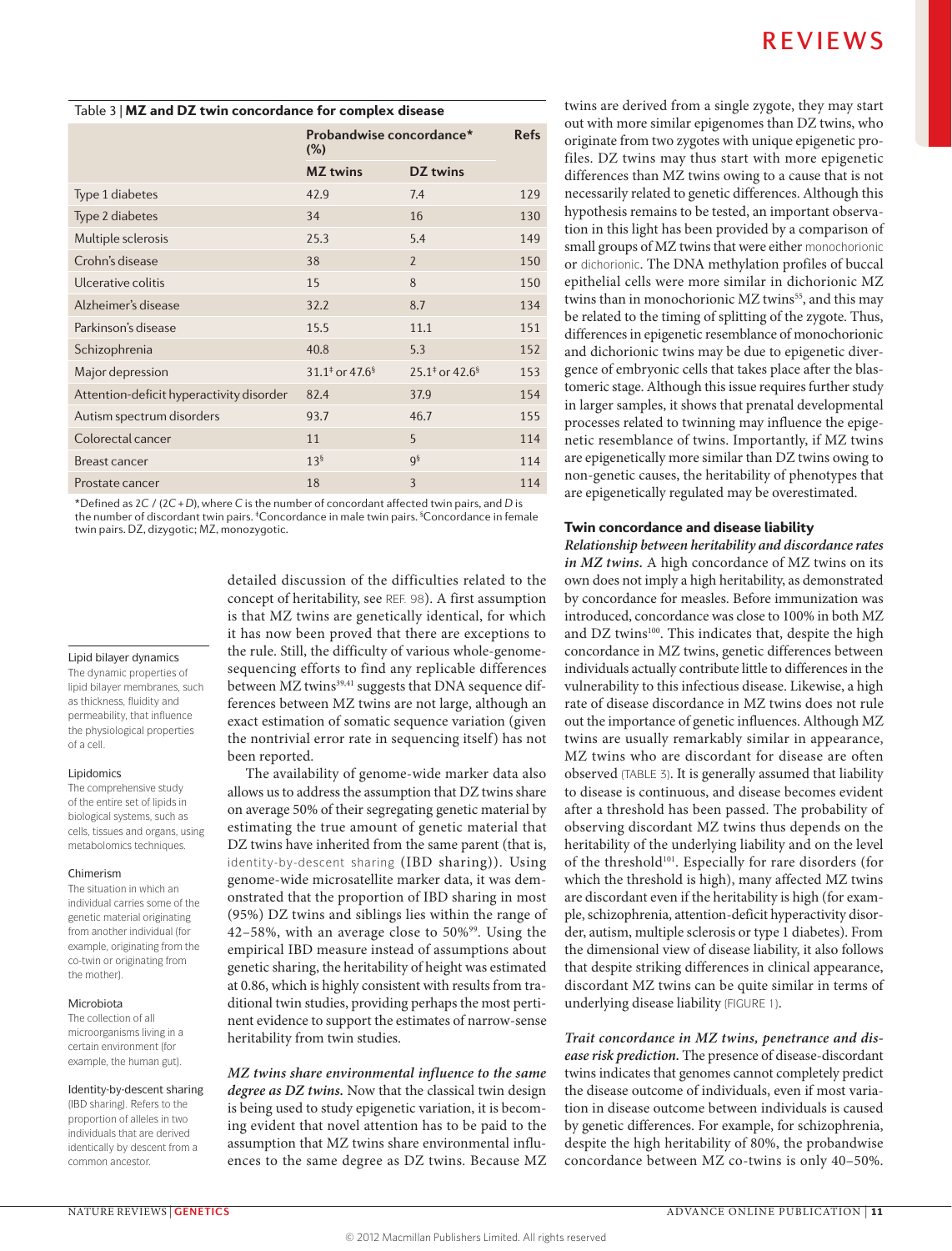#### Monochorionic

Describes twins who share the outer membrane (chorion) surrounding the embryos *in utero*. Monochorionic monozygotic twins result when the zygote splits ≥3 days after fertilization.

#### Dichorionic

Describes twins who do not share the chorion surrounding the embryos *in utero*. Dizygotic twins are always dichorionic. Dichorionic monozygotic twins result when the zygote splits early after fertilization.



**Nature Reviews** | **Genetics** Figure 1 | **Liability threshold model and disease discordance in monozygotic twins.** The liability threshold model assumes that multifactorial diseases result from an underlying continuous character (that is, liability) that is normally distributed in the population<sup>123</sup>. If the combined effects of genetic and environmental influences push an individual's liability across a certain threshold level, the individual is affected. In the population, the proportion of individuals with a liability above the threshold is reflected in the disease prevalence. In discordant monozygotic (MZ) twin pairs, only one twin has a liability above the threshold, although the liability of the unaffected twin may also be high. The black arrow displays the potential range of liabilities of affected twins from discordant MZ twin pairs, and the grey arrow displays the potential range of liabilities of unaffected twins. A comparison of MZ twins who were discordant for congenital diaphragmatic hernia and oesophageal atresia found no differences in genomic structural variation between co-twins<sup>39</sup>. However, structural events in relevant genomic regions that may have contributed to the genetic predisposition of both twins were detected in several pairs; these events were rarely observed in individuals from a healthy control population. A metabolomic study of MZ twins who were discordant for schizophrenia found that, relative to healthy individuals in concordant pairs, the unaffected twins from discordant female pairs showed similar (although smaller) metabolic changes than the affected co-twins $124$ . These examples demonstrate that the liability of unaffected twins from discordant pairs may also be elevated. However, this feature does not argue against the value of studying discordant MZ twin pairs to search for the molecular events that caused the affected twin to pass the threshold or events that protected the unaffected twin. Of interest, a study of neurofibromatosis type 1 (NF1) in MZ twins with the same causal mutation in the *NF1* gene but highly variable disease phenotypes revealed considerable variation between twins in DNA methylation at the NF1 gene<sup>125</sup>.

The fact that MZ twin concordance for common disorders is not always high has important implications for genomic risk prediction and the ethical concerns that have been raised in this light. Even if we knew all of the genetic variants that contribute to differences in disease risk between individuals, we would still not be able to predict with certainty the disease risk of all individuals on the basis of their DNA sequence.

# **Conclusions**

Insights that can be obtained from twin studies extend far beyond the classical estimates of heritability. Traditional comparisons of the phenotypic resemblance of twins have been extended to studies of molecular variation across biological samples, providing functional insights into the underlying biology of heritable traits. The study of discordant MZ twins is a powerful method to identify DNA sequence variants, epigenetic variation and metabolites that are associated with disease.

One might feel that there are few aspects of the human condition that have not been investigated in twins; however, new aspects emerge all the time. We have emphasized the value of twin studies in refining phenotypic and clinical definitions and to evaluate biomarkers for disease, but the use of twins can go even further. In recent years, political scientists, sociologists and even economists have become engaged in twin studies. A study of MZ twins who were infected with HIV through blood transfusion at birth but who had strikingly different clinical outcomes used the identical genetic background of twins as a model to study the evolutionary processes and population dynamics that shape viral diversity<sup>102</sup>.

In the coming years, longitudinal phenotypic information coupled with biological material collected by worldwide twin registries (TABLE 1; Supplementary information S1 (table)) will be an important resource for large-scale molecular studies. To make optimal use of genetic data collected within twin registries, methods for family-based association analysis are being explored<sup>103</sup>. With the increasing interest in rare genetic variants, there may be renewed interest in linkage studies, in which DZ twins can have an important role. Linkage analysis in DZ twins, contrary to the analysis of nontwin siblings, is not affected by age differences within pairs and is less likely to suffer from non-paternity. Nextgeneration sequencing across multiple tissues and cell types will facilitate the detection of genome-wide SNPs, CNVs and epigenetic variation in discordant twins at an unprecedented scale, suggesting that twins will continue to provide valuable insights to human genetics.

- 1. Javierre, B. M. *et al.* Changes in the pattern of DNA methylation associate with twin discordance in systemic lupus erythematosus. *Genome Res.* **20**, 170–179 (2010).
- McRae, A. F. et al. Replicated effects of sex and genotype on gene expression in human lymphoblastoid cell lines. *Hum. Mol. Genet.* **16**, 364–373 (2007).
- York, T. P. *et al.* Epistatic and environmental control of genome-wide gene expression. *Twin Res. Hum. Genet.* **8**, 5–15 (2005).
- 4. Martin, N. G. & Eaves, L. J. The genetical analysis of covariance structure. *Heredity* **38**, 79–95 (1977).
- Kendler, K. S., Heath, A. C., Martin, N. G. & Eaves, L. J. Symptoms of anxiety and symptoms of depression: same genes, different environments? *Arch. Gen. Psychiatry* **44**, 451–457 (1987). **This paper describes one of the first studies that used data from MZ and DZ twins to assess whether the co‑occurrence of psychiatric symptoms is explained by a shared genetic or environmental aetiology.**
- 6. Middeldorp, C. M., Cath, D. C., Van Dyck, R. & Boomsma, D. I. The co-morbidity of anxiety and depression in the perspective of genetic epidemiology. A review of twin and family studies. *Psychol. Med.* **35**, 611–624 (2005).
- 7. Brant, A. M. *et al.* The developmental etiology of high IQ. *Behav. Genet.* **39**, 393–405  $(2009)$
- 8. Haworth, C. M. *et al.* The heritability of general cognitive ability increases linearly from childhood to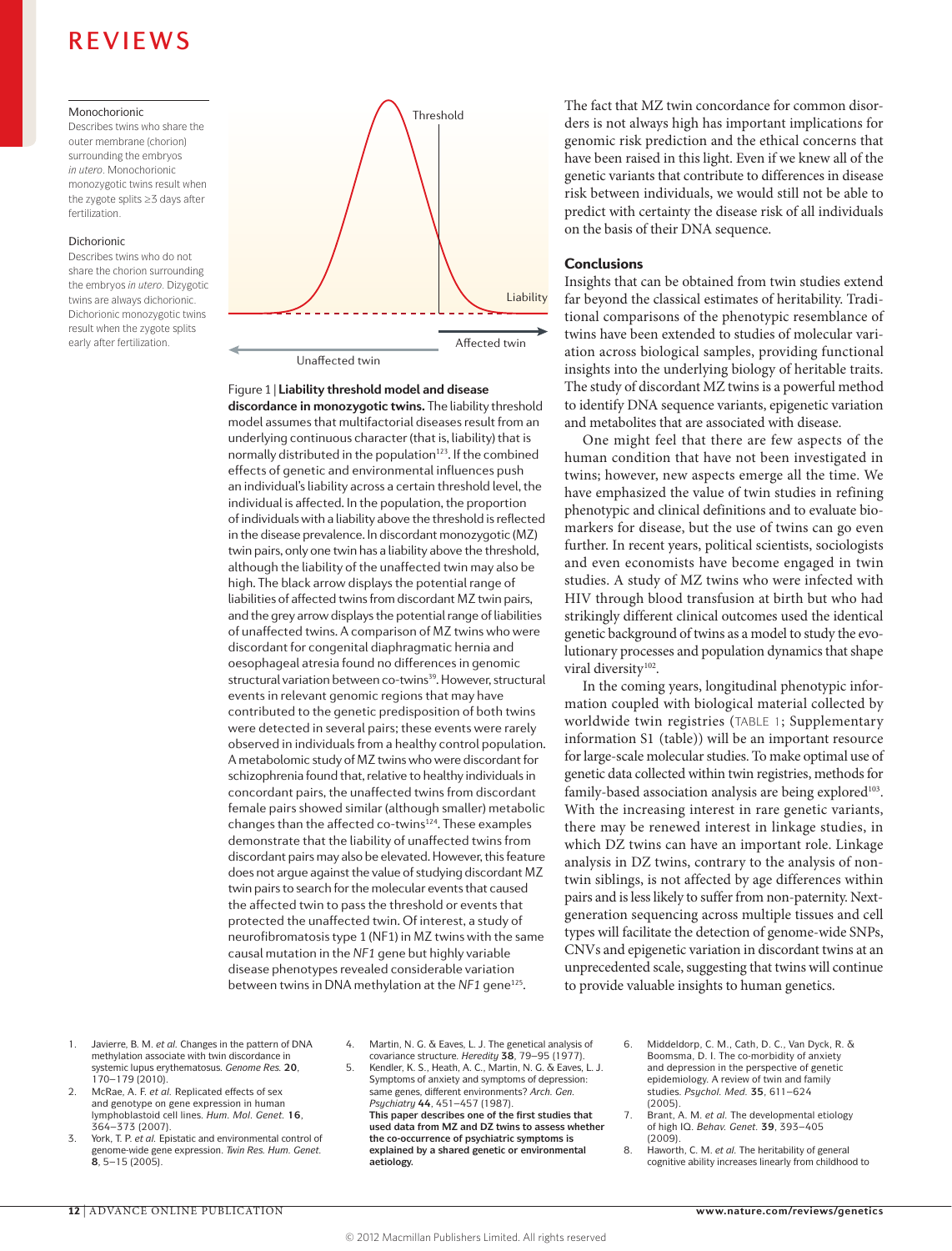young adulthood. *Mol. Psychiatry* **15**, 1112–1120  $(2010)$ 

**This paper describes a study based on a large sample of twins from six twin cohorts, showing that the heritability of general cognitive ability increases significantly from childhood to young adulthood.**

9. Purcell, S. Variance components models for geneenvironment interaction in twin analysis. *Twin Res.* **5**, 554–571 (2002).

**This paper describes the implementation of G×E interaction tests in variance component twin analysis, by modelling (unmeasured) genetic effects as a linear function of one or more measures of the environment or moderators.**

- 10. Mustelin, L., Silventoinen, K., Pietiläinen, K., Rissanen, A. & Kaprio, J. Physical activity reduces the influence of genetic effects on BMI and waist circumference: a study in young adult twins. *Int. J. Obes.* **33**, 29–36 (2008).
- 11. Posthuma, D. & Boomsma, D. I. A note on the statistical power in extended twin designs. *Behav. Genet.* **30**, 147–158 (2000).
- 12. Eaves, L. J. Inferring the causes of human variation. *J. R. Stat. Soc. Ser. A* **140**, 324–355 (1977).
- 13. Reynolds, C. A., Baker, L. A. & Pedersen, N. L. Models of spouse similarity: applications to fluid ability measured in twins and their spouses. *Behav. Genet.* **26**, 73–88 (1996).
- 14. van Grootheest, D. S., van den Berg, S. M., Cath, D. C., Willemsen, G. & Boomsma, D. I. Marital resemblance for obsessive-compulsive, anxious and depressive symptoms in a population-based sample. *Psychol. Med.* **38**, 1731–1740 (2008).
- 15. Magnus, P., Berg, K. & Bjerkedal, T. No significant difference in birth weight for offspring of birth weight discordant monozygotic female twins. *Early Hum. Dev.* **12**, 55–59 (1985).
- 16. Nance, W. E., Kramer, A. A., Corey, L. A., Winter, P. M. & Eaves, L. J. A causal analysis of birth weight in the offspring of monozygotic twins. *Am. J. Hum. Genet.* **35**, 1211–1223 (1983).
- 17. Vrieze, S. I. *et al.* An assessment of the individual and collective effects of variants on height using twins and a developmentally informative study design. *PLoS Genet.* **7**, e1002413 (2011).
- 18. Maher, B. Personal genomes: the case of the missing heritability. *Nature* **456**, 18–21 (2008).
- 19. Visscher, P. M., Brown, M. A., McCarthy, M. I. & Yang, J. Five years of GWAS discovery. *Am. J. Hum. Genet.* **90**, 7–24 (2012).
- 20. Yang, J. *et al.* Common SNPs explain a large proportion of the heritability for human height. *Nature*
- *Genet.* **42**, 565–569 (2010). 21. Zuk, O., Hechter, E., Sunyaev, S. R. & Lander, E. S. The mystery of missing heritability: genetic interactions create phantom heritability. *Proc. Natl Acad. Sci. USA* **109**, 1193–1198 (2012).
- 22. Friberg, L., Cederlof, R., Lundman, T. & Olsson, H. Mortality in smoking discordant monozygotic and dizygotic twins. A study on the Swedish Twin Registry. *Arch. Environ. Health* **21**, 508–513 (1970).
- 23. Martin, N. G., Carr, A. B., Oakeshott, J. G. & Clark, P. Co-twin control studies: vitamin C and the common
- cold. *Prog. Clin. Biol. Res.* **103**, 365–373 (1982). 24. de Moor, M. H., Boomsma, D. I., Stubbe, J. H., Willemsen, G. & de Geus, E. J. Testing causality in the association between regular exercise and symptoms of anxiety and depression. *Arch. Gen. Psychiatry* **65**,
- 897–905 (2008). 25. Ligthart, L., Nyholt, D. R., Penninx, B. W. & Boomsma, D. I. The shared genetics of migraine and anxious depression. *Headache* **50**, 1549–1560 (2010).
- 26. Lundqvist, E. *et al.* Co-twin control and cohort analyses of body mass index and height in relation to breast, prostate, ovarian, corpus uteri, colon and rectal cancer among Swedish and Finnish twins. *Int. J. Cancer* **121**, 810–818 (2007).
- 27. Bell, J. T. & Spector, T. D. A twin approach to unraveling epigenetics. *Trends Genet.* **27**, 116–125 (2011).
- 28. Fraga, M. F. *et al.* Epigenetic differences arise during the lifetime of monozygotic twins. *Proc. Natl Acad. Sci. USA* **102**, 10604–10609 (2005). **This is the first study indicating that epigenetic profiles of older MZ twins are less similar than those of young MZ twins based on a comparison of global and locus-specific DNA methylation and histone acetylation.**
- 29. Talens, R. P. *et al.* Epigenetic variation during the adult lifespan: cross-sectional and longitudinal data on monozygotic twin pairs. *Aging Cell* 23 May 2012 (doi:10.1111/j.1474-9726.2012.00835.x).
- 30. Wong, C. C. *et al.* A longitudinal study of epigenetic
- variation in twins. *Epigenetics* **5**, 516–526 (2010). 31. Gordon, L. *et al.* Expression discordance of monozygotic twins at birth: effect of intrauterine environment and a possible mechanism for fetal
- programming. *Epigenetics* **6**, 579–592 (2011). 32. Ollikainen, M. *et al.* DNA methylation analysis of multiple tissues from newborn twins reveals both genetic and intrauterine components to variation in the human neonatal epigenome. *Hum. Mol. Genet.* **19**, 4176–4188 (2010).
- 33. Powell, J. E. *et al.* Genetic control of gene expression in whole blood and lymphoblastoid cell lines is largely independent. *Genome Res.* **22**, 456–466 (2012).
- 34. Hjelmborg, J. B. *et al.* Genetic influence on human lifespan and longevity. *Hum. Genet.* **119**, 312–321 (2006).

**This paper describes a study of survival in a large sample of twins, showing that genetic influences on human lifespan are of little importance until the age of 60 but that genes explain an important part of the variation at advanced ages.**

- 35. Bakaysa, S. L. *et al.* Telomere length predicts survival independent of genetic influences. *Aging Cell* **6**, 769–774 (2007).
- 36. Zwijnenburg, P. J. G., Meijers Heijboer, H. & Boomsma, D. I. Identical but not the same: the value of discordant monozygotic twins in genetic research. *Am. J. Med. Genet. B* **153**, 1134–1149 (2010). **This review provides an overview of studies of MZ**

**twins who are discordant for chromosomal abnormalities, Mendelian disorders and other genetic disorders.**

- 37. Forsberg, L. A. *et al.* Age-related somatic structural changes in the nuclear genome of human blood cells. *Am. J. Hum. Genet.* **90**, 217–228 (2012).
- 38. Ehli, E. A. *et al.* De novo and inherited CNVs in MZ twin pairs selected for discordance and concordance on attention problems. *Eur. J. Hum. Genet.* 11 Apr 2012 (doi:10.1038/ejhg.2012.49).
- 39. Veenma, D. *et al.* Copy number detection in discordant monozygotic twins of congenital diaphragmatic hernia (CDH) and esophageal atresia (EA) cohorts. *Eur. J. Hum. Genet.* **20**, 298–304 (2012).
- 40. Alkan, C., Coe, B. P. & Eichler, E. E. Genome structural variation discovery and genotyping. *Nature Rev. Genet.* **12**, 363–376 (2011).
- Baranzini, S. E. *et al.* Genome, epigenome and RNA sequences of monozygotic twins discordant for multiple sclerosis. *Nature* **464**, 1351–1356 (2010). **This paper describes a study of female MZ twins who are discordant for multiple sclerosis, and it was the first to report the individual genome sequences of an MZ twin pair based on whole-genome sequencing technology.**
- 42. Veltman, J. A. & Brunner, H. G. De novo mutations in human genetic disease. *Nature Rev. Genet.* **13**, 565–575 (2012).
- 43. Vadlamudi, L. *et al.* Timing of de novo mutagenesis: a twin study of sodium-channel mutations. *N. Engl. J. Med.* **363**, 1335–1340 (2010). **This paper describes a study that sequenced SCN1A in multiple cell lines from MZ twin pairs who are concordant and discordant for Dravet's syndrome to obtain insight into the timing of disease-causing** *de novo* **mutations.**
- 44. Oates, N. A. *et al.* Increased DNA methylation at the AXIN1 gene in a monozygotic twin from a pair discordant for a caudal duplication anomaly. *Am. J. Hum. Genet.* **79**, 155–162 (2006).
- 45. Mastroeni, D., McKee, A., Grover, A., Rogers, J. & Coleman, P. D. Epigenetic differences in cortical neurons from a pair of monozygotic twins discordant for Alzheimer's disease. *PLoS ONE* **4**, e6617 (2009).
- 46. Nguyen, A., Rauch, T. A., Pfeifer, G. P. & Hu, V. W. Global methylation profiling of lymphoblastoid cell lines reveals epigenetic contributions to autism spectrum disorders and a novel autism candidate gene, *RORA*, whose protein product is reduced in autistic brain. *FASEB J.* **24**, 3036–3051 (2010).
- 47. Kuratomi, G. *et al.* Aberrant DNA methylation associated with bipolar disorder identified from discordant monozygotic twins. *Mol. Psychiatry* **13**, 429–441 (2008).
- 48. Rosa, A. *et al.* Differential methylation of the X-chromosome is a possible source of discordance for bipolar disorder female monozygotic twins. *Am. J. Med. Genet. B* **147**, 459–462 (2008).
- 49. Gao, Y. *et al.* Increased expression and altered methylation of HERVWE1 in the human placentas of smaller fetuses from monozygotic, dichorionic, discordant twins. *PLoS ONE* **7**, e33503 (2012).
- 50. Galetzka, D. *et al.* Monozygotic twins discordant for constitutive BRCA1 promoter methylation, childhood cancer and secondary cancer. *Epigenetics* **7**, 47–54 (2012).
- 51. Gervin, K. *et al.* DNA methylation and gene expression changes in monozygotic twins discordant for psoriasis: identification of epigenetically dysregulated genes. *PLoS Genet.* **8**, e1002454 (2012).
- 52. Heijmans, B. T., Kremer, D., Tobi, E. W., Boomsma, D. I. & Slagboom, P. E. Heritable rather than age-related environmental and stochastic factors dominate variation in DNA methylation of the human *IGF2/H19* locus. *Hum. Mol. Genet.* **16**, 547–554 (2007).
- 53. Coolen, M. W. *et al.* Impact of the genome on the epigenome is manifested in DNA methylation patterns of imprinted regions in monozygotic and dizygotic twins. *PLoS ONE* **6**, e25590 (2011).
- 54. Gertz, J. *et al.* Analysis of DNA methylation in a threegeneration family reveals widespread genetic influence on epigenetic regulation. *PLoS Genet.* **7**, e1002228 (2011).
- 55. Kaminsky, Z. A. *et al.* DNA methylation profiles in monozygotic and dizygotic twins. *Nature Genet.* **41**, 240–245 (2009).
- 56. Amaral, P. P., Dinger, M. E., Mercer, T. R. & Mattick, J. S. The eukaryotic genome as an RNA machine. *Science* **319**, 1787–1789 (2008).
- 57. Kim, V. N. MicroRNA biogenesis: coordinated cropping and dicing. *Nature Rev. Mol. Cell. Biol.* **6**, 376–385  $(2005)$
- 58. Mattick, J. S. & Makunin, I. V. Non-coding RNA. *Hum. Mol. Genet.* **15** (Suppl. 1), R17–R29 (2006).
- 59. Sarachana, T., Zhou, R., Chen, G., Manji, H. K. & Hu, V. W. Investigation of post-transcriptional gene regulatory networks associated with autism spectrum disorders by microRNA expression profiling of lymphoblastoid cell lines. *Genome Med.* **2**, 23 (2010).
- 60. Te, J. L. *et al.* Identification of unique microRNA signature associated with lupus nephritis. *PLoS ONE* **5**, e10344 (2010).
- 61. Tan, Q. *et al.* Genetic dissection of gene expression observed in whole blood samples of elderly Danish twins. *Hum. Genet.* **117**, 267–274 (2005).
- 62. Nica, A. C. *et al.* The architecture of gene regulatory variation across multiple human tissues: the MuTHER study. *PLoS Genet.* **7**, e1002003 (2011).
- Pietiläinen, K. H. *et al.* Global transcript profiles of fat in monozygotic twins discordant for BMI: pathways
- behind acquired obesity. *PLoS Med.* **5**, e51 (2008). 64. Haas, C. S. *et al.* Identification of genes modulated in rheumatoid arthritis using complementary DNA microarray analysis of lymphoblastoid B cell lines from disease-discordant monozygotic twins. *Arthritis*
- *Rheum.* **54**, 2047–2060 (2006). 65. Matigian, N. *et al.* Expression profiling in monozygotic twins discordant for bipolar disorder reveals dysregulation of the WNT signalling pathway. *Mol. Psychiatry* **12**, 815–825 (2007).
- 66. Kakiuchi, C. *et al.* Upregulation of ADM and SEPX1 in the lymphoblastoid cells of patients in monozygotic twins discordant for schizophrenia. *Am. J. Med. Genet. B Neuropsychiatr. Genet.* **147**, 557–564 (2008).
- 67. Beyan, H. *et al.* Monocyte gene-expression profiles associated with childhood-onset type 1 diabetes and disease risk: a study of identical twins. *Diabetes* **59**, 1751–1755 (2010).
- 68. Caramori, M. L. *et al.* Gene expression differences in skin fibroblasts in identical twins discordant for type 1 diabetes. *Diabetes* **61**, 739–744 (2012).
- 69. Ronkainen, P. H. *et al.* Postmenopausal hormone replacement therapy modifies skeletal muscle composition and function: a study with monozygotic twin pairs. *J. Appl. Physiol.* **107**, 25–33 (2009).
- 70. Ellis, D. I., Dunn, W. B., Griffin, J. L., Allwood, J. W. & Goodacre, R. Metabolic fingerprinting as a diagnostic tool. *Pharmacogenomics* **8**, 1243–1266 (2007).
- 71. Nicholson, G. *et al.* Human metabolic profiles are stably controlled by genetic and environmental variation. *Mol. Syst. Biol.* **7**, 525 (2011).
- 72. Kettunen, J. *et al.* Genome-wide association study identifies multiple loci influencing human serum metabolite levels. *Nature Genet.* **44**, 269–276 (2012). **This was a genome-wide association study of 216 serum metabolites that used twin data to compare the total heritability of each metabolite to the total genetic variance explained by significantly associated SNPs.**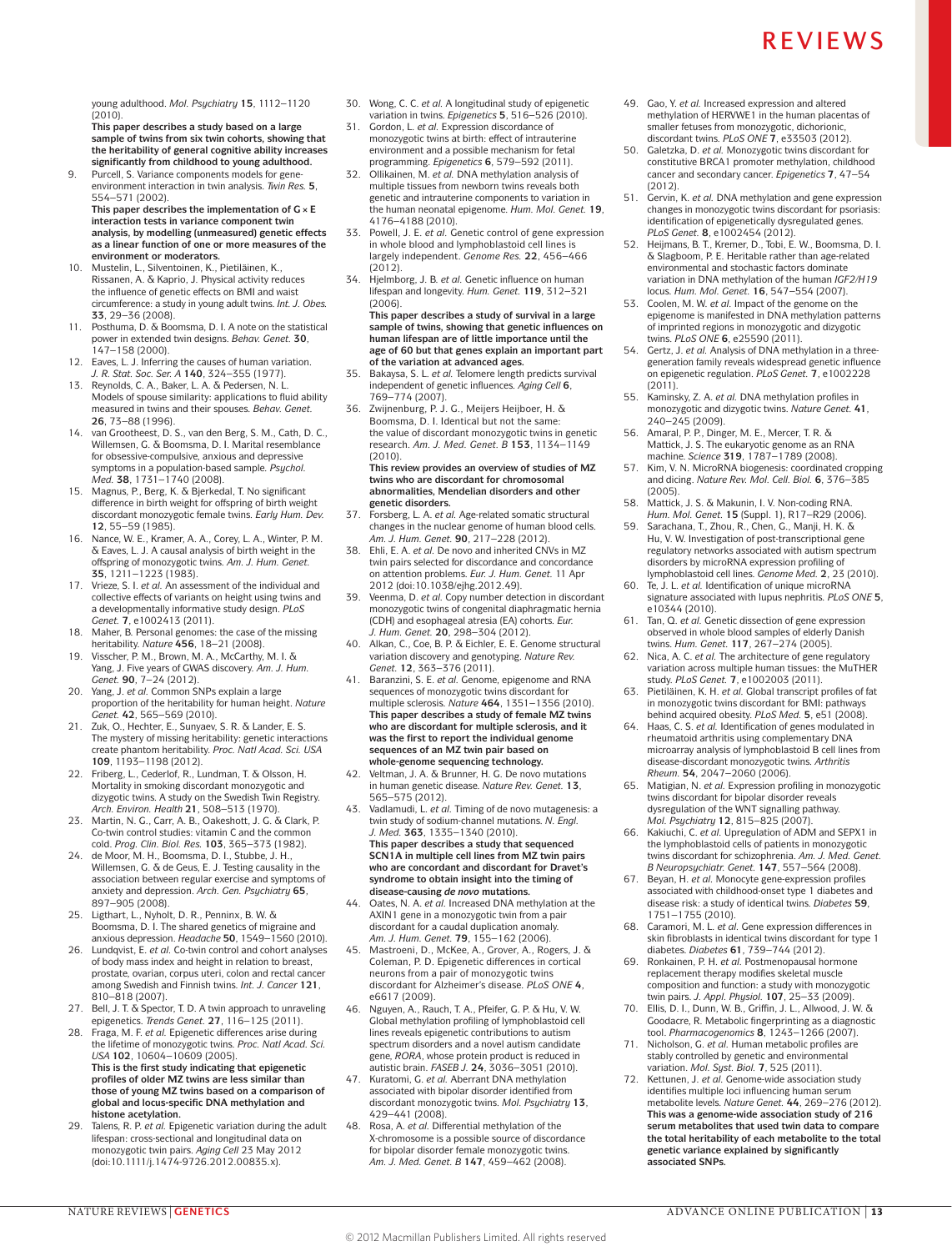- 73. Nicholson, G. *et al.* A genome-wide metabolic QTL analysis in Europeans implicates two loci shaped by recent positive selection. *PLoS Genet.* **7**, e1002270 (2011).
- 74. Pietiläinen, K. H. *et al.* Acquired obesity is associated with changes in the serum lipidomic profile independent of genetic effects — a monozygotic twin study. *PLoS ONE* **2**, e218 (2007).
- 75. Pietiläinen, K. H. *et al.* Association of lipidome remodeling in the adipocyte membrane with acquired obesity in humans. *PLoS Biol.* **9**, e1000623 (2011). **This paper describes a simulation of adipocyte membrane dynamics related to obesity, based on differences in lipid content and differential gene expression detected in discordant monozygotic twins.**
- 76. Kato, B. S. *et al.* Variance decomposition of protein profiles from antibody arrays using a longitudinal twin model. *Proteome Sci.* **9**, 73 (2011).
- 77. Dempster, E. L. *et al.* Disease-associated epigenetic changes in monozygotic twins discordant for schizophrenia and bipolar disorder. *Hum. Mol. Genet.* **20**, 4786–4796 (2011).
- 78. van Dijk, B. A., Boomsma, D. I. & de Man, A. J. Blood group chimerism in human multiple births is not
- rare. *Am. J. Med. Genet.* **61**, 264–268 (1996). 79. Laborie, L. B. *et al.* DNA hypomethylation, transient neonatal diabetes, and prune belly sequence in one of two identical twins. *Eur. J. Pediatr.* **169**, 207–213 (2010).
- 80. Erlich, Y. Blood ties: chimerism can mask twin discordance in high-throughput sequencing. *Twin Res.*
- *Hum. Genet.* **14**, 137–143 (2011).<br>81. Scheet, P. *et al.* Twins, tissue and time: a comparison of genomic structures. *Twin Res. Hum. Genet.* (in the press).
- 82. Spor, A., Koren, O. & Ley, R. Unravelling the effects of the environment and host genotype on the gut microbiome. *Nature Rev. Microbiol.* **9**, 279–290 (2011).
- 83. Stewart, J. A., Chadwick, V. S. & Murray, A. Investigations into the influence of host genetics on the predominant eubacteria in the faecal microflora of children. *J. Med. Microbiol.* **54**, 1239–1242 (2005).
- Zoetendal, E. G., Akkermans, A. D. L., Akkermans-van Vliet, W. M., de Visser, J. A. G. M. & de Vos, W. M. The host genotype affects the bacterial community in the human gastronintestinal tract. *Microb. Ecol. Health Dis.* **13**, 129–134 (2001).
- 85. Turnbaugh, P. J. *et al.* A core gut microbiome in obese and lean twins. *Nature* **457**, 480–484 (2008). **This paper describes a comparison of faecal microbial communities in monozygotic and dizygotic twins who are concordant for leanness or obesity.**
- 86. Willing, B. P. *et al.* A pyrosequencing study in twins shows that gastrointestinal microbial profiles vary with inflammatory bowel disease phenotypes.
- *Gastroenterology* **139**, 1844–1854 (2010). 87. Lepage, P. *et al.* Twin study indicates loss of interaction between microbiota and mucosa of patients with ulcerative colitis. *Gastroenterology* **141**, 227–236 (2011).
- 88. Kendler, K. S. & Eaves, L. J. Models for the joint effect of genotype and environment on liability to psychiatric illness. *Am. J. Psychiatry* **143**, 279–289 (1986).
- 89. Stubbe, J. H. *et al.* Genetic influences on exercise participation in 37.051 twin pairs from seven countries. *PLoS ONE* **1**, e22 (2006).
- 90. Teucher, B. *et al.* Dietary patterns and heritability of food choice in a UK female twin cohort. *Twin Res. Hum. Genet.* **10**, 734–748 (2007).
- 91. Middeldorp, C. M., Cath, D. C., Vink, J. M. & Boomsma, D. I. Twin and genetic effects on life events.
- *Twin Res. Hum. Genet.* **8**, 224–231 (2005). 92. Kendler, K. S. & Baker, J. H. Genetic influences on measures of the environment: a systematic review. *Psychol. Med.* **37**, 615–626 (2007).
- 93. Vinkhuyzen, A. A. E., Van Der Sluis, S., De Geus, E. J. C., Boomsma, D. I. & Posthuma, D. Genetic influences on 'environmental' factors. *Genes Brain Behav.* **9**, 276–287 (2010).
- 94. Caspi, A. & Moffitt, T. E. Gene-environment interactions in psychiatry: joining forces with neuroscience. *Nature Rev. Neurosci.* **7**, 583–590 (2006).
- 95. Caspi, A. *et al.* Moderation of breastfeeding effects on the IQ by genetic variation in fatty acid metabolism. *Proc. Natl Acad. Sci. USA* **104**, 18860–18865 (2007).
- Berg, K. Variability gene effect on cholesterol at the Kidd blood group locus. *Clin. Genet.* **33**, 102–107 (1988).
- 97. Wray, N. R. *et al.* Use of monozygotic twins to investigate the relationship between 5HTTLPR genotype, depression and stressful life events: an application of item response theory. *Novartis Found. Symp.* **293**, 48–59 (2008).
- 98. Visscher, P. M., Hill, W. G. & Wray, N. R. Heritability in the genomics era: concepts and misconceptions. *Nature Rev. Genet.* **9**, 255–266 (2008).
- 99. Visscher, P. M. *et al.* Genome partitioning of genetic variation for height from 11,214 sibling pairs. *Am. J. Med. Genet.* **81**, 1104–1110 (2007).
- 100. Jörgensen, G. in *Erbgefüge* (ed. Vogel, F.) 581–665 (Springer, 1974).
- 101. Smith, C. Heritability of liability and concordance in monozygous twins. *Ann. Hum. Genet.* **34**, 85–91 (1970).
- 102. Tazi, L. *et al.* HIV-1 infected monozygotic twins: a tale of two outcomes. *BMC Evol. Biol.* **11**, 62 (2011).
- 103. Ott, J., Kamatani, Y. & Lathrop, M. Family-based designs for genome-wide association studies. *Nature Rev. Genet.* **12**, 465–474 (2011).
- 104. Galton, F. The history of twins, as a criterion of the relative powers of nature and nurture. *J. Anthropol. Institute Great Britain Ireland* **5**, 391–406 (1876).
- 105. Mayo, O. Early research on human genetics using the twin method: who really invented the method? *Twin Res. Hum. Genet.* **12**, 237–245 (2009).
- 106. Siemens, H. W. Die Zwillingspathologie. *Mol. Gen. Genet.* **35**, 311–312 (1924).
- 107. Zhu, G. *et al.* A genome-wide scan for naevus count: linkage to CDKN2A and to other chromosome regions. *Eur. J. Hum. Genet.* **15**, 94–102 (2007). 108. Jinks, J. L. & Fulker, D. W. Comparison of the
- biometrical genetical, MAVA, and classical approaches to the analysis of the human behavior. *Psychol. Bull.* **73**, 311–349 (1970). **This is a classical paper that describes the application of the biometrical genetic approach**

**initiated by R. A. Fisher to the analysis of twin and family data.**

- 109. Martin, N. G., Eaves, L. J., Kearsey, M. J. & Davies, P. The power of the classical twin study. *Heredity* **40**, 97–116 (1978).
- 110. Boomsma, D. I. Twin registers in Europe: An overview. *Twin Res.* **1**, 34–51 (1998).
- 111. Busjahn, A. & Hur, Y. M. Twin registries: an ongoing success story. *Twin Res. Hum. Genet.* **9**, 705 (2006).
- 112. Peltonen, L. GenomEUtwin: a strategy to identify genetic influences on health and disease. *Twin Res.* **6**, 354–360 (2003).
- 113. Llewellyn, C. H., van Jaarsveld, C. H., Johnson, L., Carnell, S. & Wardle, J. Nature and nurture in infant appetite: analysis of the Gemini twin birth cohort. *Am. J. Clin. Nutr.* **91**, 1172–1179 (2010).
- 114. Lichtenstein, P. *et al.* Environmental and heritable factors in the causation of cancer: analyses of cohorts of twins from Sweden, Denmark, and Finland. *N. Engl. J. Med.* **343**, 78–85 (2000). **In this study, twin data from Scandinavian twin registries were linked to national health records of cancer diagnosis to obtain heritability estimates for various types of cancer based on large twin samples.**
- 115. Vink, J. M. *et al.* Cervix smear abnormalities: linking pathology data in female twins, their mothers and sisters. *Eur. J. Hum. Genet.* **19**, 108–111 (2011).
- 116. De Geus, E. J. C. Introducing genetic psychophysiology. *Biol. Psychol.* **61**, 1–10 (2002).
- 117. Mattay, V. S., Goldberg, T. E., Sambataro, F. & Weinberger, D. R. Neurobiology of cognitive aging: insights from imaging genetics. *Biol. Psychol.* **79**, 9–22 (2008).
- 118. Peper, J. S., Brouwer, R. M., Boomsma, D. I., Kahn, R. S. & Hulshoff Pol, H. E. Genetic influences on human brain structure: a review of brain imaging studies in twins. *Hum. Brain Mapp.* **28**, 464–473 (2007).
- 119. Van Beijsterveldt, C. E. M. & Van Baal, G. C. M. Twin and family studies of the human electroencephalogram: a review and a meta-analysis. *Biol. Psychol.* **61**, 111–138 (2002).
- 120. Koten, J. W. *et al.* Genetic contribution to variation in cognitive function: an fMRI study in twins. *Science* **323**, 1737–1740 (2009).
- 121. van der Schot, A. C. *et al.* Influence of genes and environment on brain volumes in twin pairs concordant and discordant for bipolar disorder. *Arch. Gen. Psychiatry* **66**, 142–151 (2009).
- 122. De Geus, E. J. C. *et al.* Intrapair differences in hippocampal volume in monozygotic twins discordant for the risk for anxiety and depression. *Biol. Psychiatry* **61**, 1062–1071 (2007).
- 123. Falconer, D. S. *Introduction to Quantitative Genetics* (Ronald Press Co., 1960).
- 124. Tsang, T. M., Huang, J. T., Holmes, E. & Bahn, S. Metabolic profiling of plasma from discordant schizophrenia twins: correlation between lipid signals and global functioning in female schizophrenia patients. *J. Proteome Res.* **5**, 756–760 (2006).
- 125. Harder, A. *et al.* Monozygotic twins with neurofibromatosis type 1 (NF1) display differences in methylation of *NF1* gene promoter elements 5ʹuntranslated region, exon and intron 1. *Twin Res. Hum. Genet.* **13**, 582–594 (2010).
- 126. Silventoinen, K. *et al.* Heritability of adult body height: a comparative study of twin cohorts in eight countries. *Twin Res.* **6**, 399–408 (2003).
- 127. Schousboe, K. *et al.* Sex differences in heritability of BMI: a comparative study of results from twin studies in eight countries. *Twin Res.* **6**, 409–421 (2003).
- 128. Clausson, B., Lichtenstein, P. & Cnattingius, S. Genetic influence on birthweight and gestational length determined by studies in offspring of twins. *BJOG* **107**, 375–381 (2000).
- 129. Hyttinen, V., Kaprio, J., Kinnunen, L., Koskenvuo, M. & Tuomilehto, J. Genetic liability of type 1 diabetes and the onset age among 22,650 young Finnish twin pairs. *Diabetes* **52**, 1052–1055 (2003).
- 130. Kaprio, J. *et al.* Concordance for type 1 (insulindependent) and type 2 (non-insulin-dependent) diabetes mellitus in a population-based cohort of twins in Finland. *Diabetologia* **35**, 1060–1067 (1992).
- 131. Zdravkovic, S. *et al.* Heritability of death from coronary heart disease: a 36-year follow-up of 20 966 Swedish twins. *J. Intern. Med.* **252**, 247–254 (2002).
- 132. Zhang, S. *et al.* Genetic and environmental contributions to phenotypic components of metabolic syndrome: a population-based twin study. *Obesity* **17**, 1581–1587 (2009).
- 133. Rahman, I. *et al.* Genetic dominance influences blood biomarker levels in a sample of 12,000 Swedish elderly twins. *Twin Res. Hum. Genet.* **12**, 286–294 (2009).
- 134. Pedersen, N. L., Gatz, M., Berg, S. & Johansson, B. How heritable is Alzheimer's disease late in life? Findings from Swedish twins. *Ann. Neurol.* **55**, 180–185 (2004).
- 135. Wirdefeldt, K., Gatz, M., Reynolds, C. A., Prescott, C. A. & Pedersen, N. L. Heritability of Parkinson disease in Swedish twins: a longitudinal study. *Neurobiol. Aging* **32**, 1923–1928 (2011).
- 136. Mulder, E. J. *et al.* Genetic and environmental influences on migraine: a twin study across six countries. *Twin Res.* **6**, 422–431 (2003).
- 137. Hawkes, C. H. & MacGregor, A. J. Twin studies and the heritability of MS: a conclusion. *Mult. Scler.* **15**, 661–667 (2009).
- 138. Faraone, S. V. *et al.* Molecular genetics of attention-deficit/hyperactivity disorder. *Biol. Psychiatry* **57**, 1313–1323 (2005).
- 139. Lundstrom, S. *et al.* Autism spectrum disorders and autistic like traits: similar etiology in the extreme end and the normal variation. *Arch. Gen. Psychiatry* **69**,
- 46–52 (2012). 140. Sullivan, P. F., Kendler, K. S. & Neale, M. C. Schizophrenia as a complex trait: evidence from a meta-analysis of twin studies. *Arch. Gen. Psychiatry* **60**, 1187–1192 (2003).
- 141. Sullivan, P. F., Neale, M. C. & Kendler, K. S. Genetic epidemiology of major depression: review and metaanalysis. *Am. J. Psychiatry* **157**, 1552–1562 (2000).
- 142. Peacock, M., Turner, C. H., Econs, M. J. & Foroud, T. Genetics of osteoporosis. *Endocr. Rev.* **23**, 303–326  $(2002)$
- 143. Spector, T. D. & MacGregor, A. J. Risk factors for osteoarthritis: genetics. *Osteoarthr. Cartil.* **12** (Suppl. 1), 39–44 (2004).
- 144. MacGregor, A. J. *et al.* Characterizing the quantitative genetic contribution to rheumatoid arthritis using data
- from twins. *Arthritis Rheum.* **43**, 30–37 (2000). 145. Thomsen, S. F., Van Der Sluis, S., Kyvik, K. O., Skytthe, A. & Backer, V. Estimates of asthma heritability in a large twin sample. *Clin. Exp. Allergy* **40**, 1054–1061 (2010).
- 146. Ingebrigtsen, T. S. *et al.* Genetic influences on pulmonary function: a large sample twin study. *Lung* **189**, 323–330 (2011).
- 147. Li, M. D., Cheng, R., Ma, J. Z. & Swan, G. E. A metaanalysis of estimated genetic and environmental effects on smoking behavior in male and female adult twins. *Addiction* **98**, 23–31 (2003).